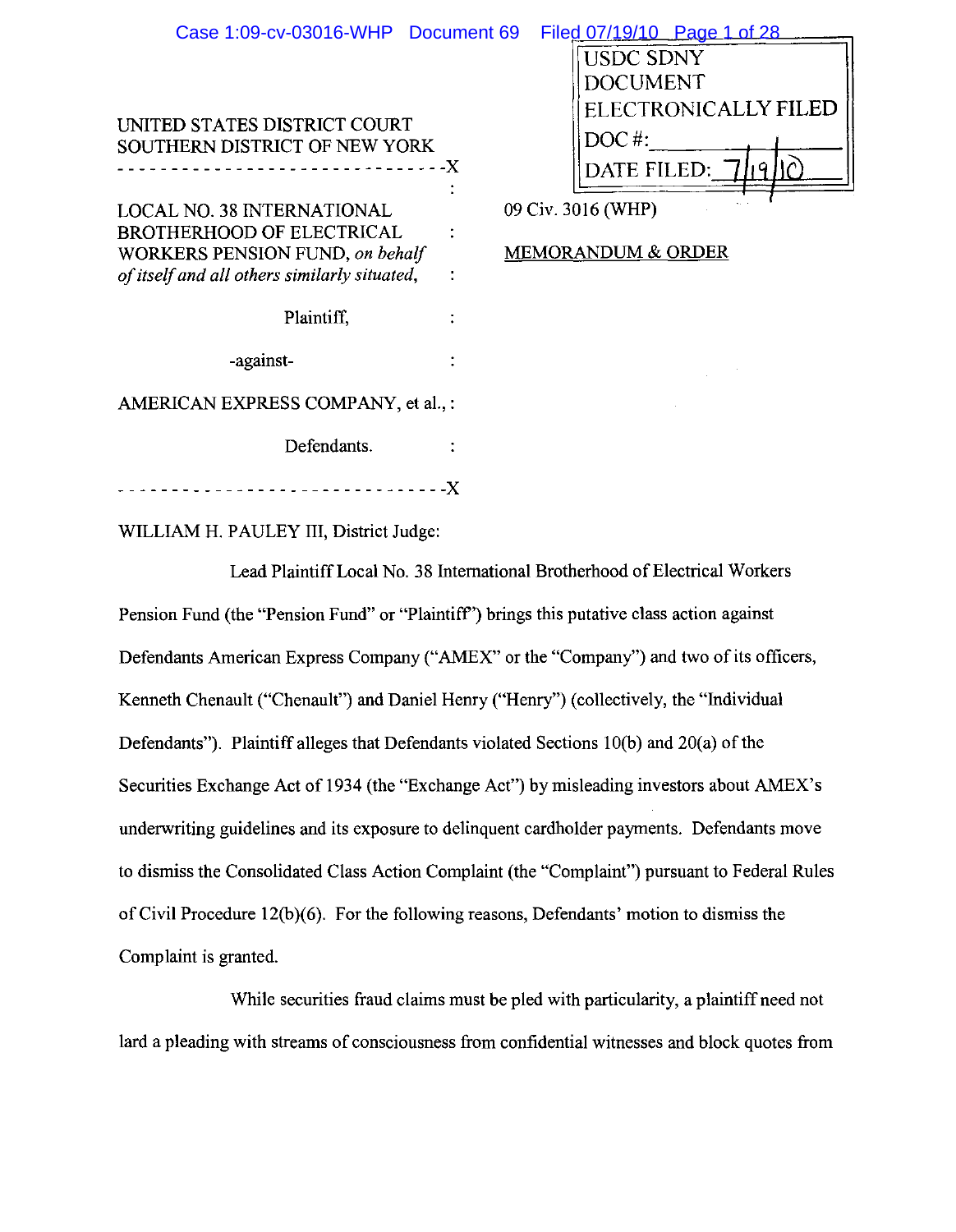### Case 1:09-cv-03016-WHP Document 69 Filed 07/19/10 Page 2 of 28

analyst calls. Plaintiff's hydra-like complaint sprawls over 243 paragraphs, some silted with more than 500 words. For purposes of this motion, this Court accepts the factual allegations in the Complaint as true and has endeavored to summarize them. However, that task was a challenge. Where distillation eluded this Court, the unfiltered allegations are excerpted. If this sounds like an apologia for the following summary, it is.

#### **BACKGROUND**

#### $\mathbf{I}$ . The Parties

The Pension Fund purports to represent a class of all purchasers of AMEX common stock between January 22, 2007 and November 12, 2008 (the "Class Period"). (Compl.  $\P\P$  1, 14.

AMEX is a global provider of general purpose cards and travel-related services. (Compl. ¶ 11.) Chenault is AMEX's Chairman and Chief Executive Officer. (Compl. ¶ 12.) Since October 2007, Henry has served as AMEX's Executive Vice President and Chief Financial Officer. Prior to that time, he was AMEX's acting Chief Financial Officer. (Compl. 13.)

#### $II.$ **AMEX's Lending Business**

a. Types of Cards

AMEX offers two types of general purpose cards: charge cards and credit cards. (Compl. 124.) Charge cards provide an alternative to payment in cash and require cardholders to repay the full amount charged each month. (Compl. ¶¶ 25-26.) In contrast, credit cards provide financing and allow cardholders to repay only a portion of their total charges each

 $-2-$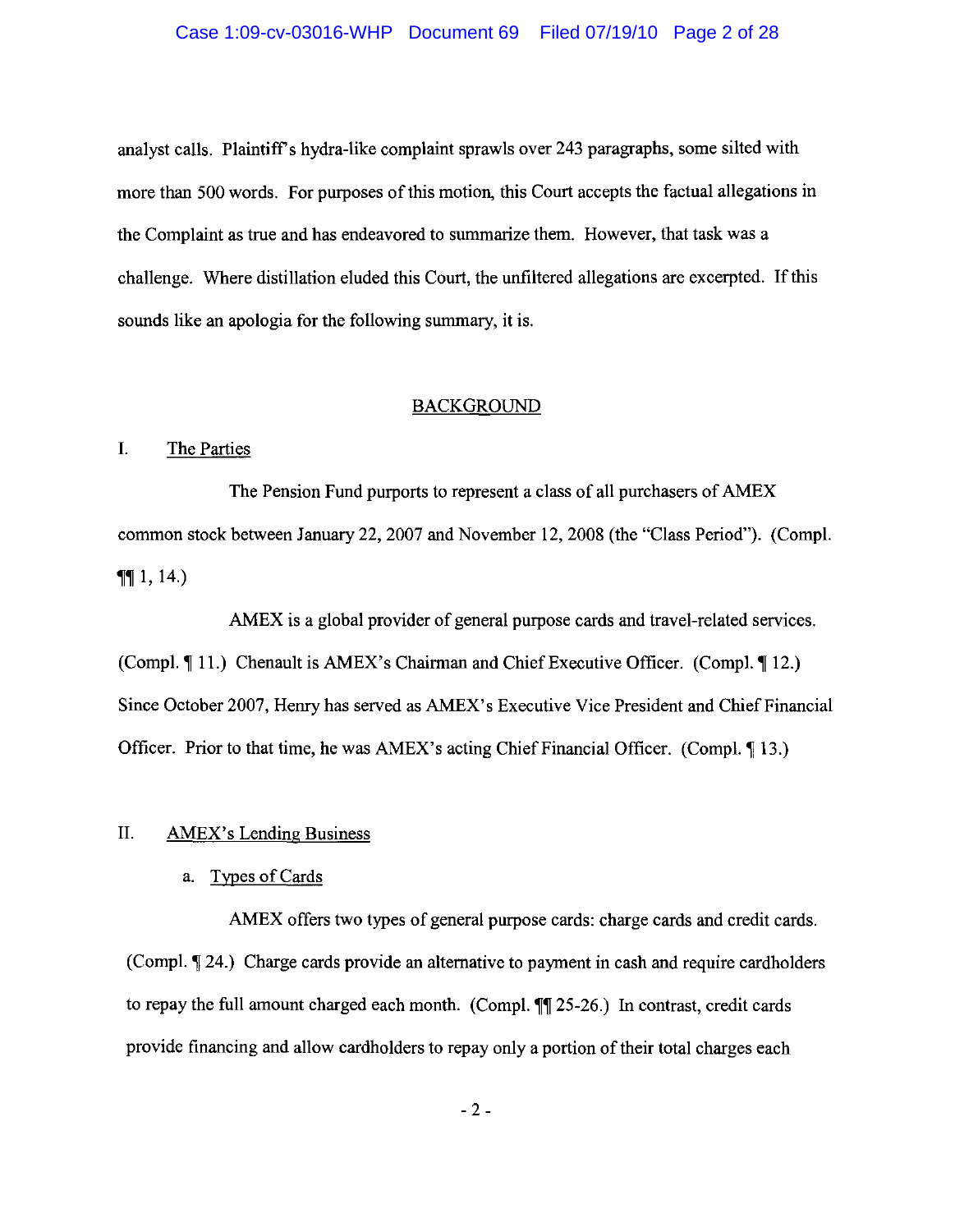### Case 1:09-cv-03016-WHP Document 69 Filed 07/19/10 Page 3 of 28

month. (Compl. ¶ 26.) AMEX also offers a "lending on charge" program (formerly known as the "sign and travel" program) for charge card holders who have difficulty paying their balances in full. Under this program, customers can repay charges over time but at interest rates higher than AMEX's credit card holders. (Compl. ¶¶ 28-29.)

Beginning in 2004, AMEX began to expand its credit card business and "lending on charge" program. (Compl. 1 33.) By 2005, it offered more than 100 different credit cards. (Compl. 133.) The Blue Card was one of the most popular. (Compl. 139.) Between 2004 and 2007, AMEX's credit card business grew faster than its competitors. During those years, total loans to AMEX's U.S. cardholders soared from \$19.6 billion to \$43.3 billion.<sup>1</sup> (Compl. 11 35-40 (citing charts published after the Class Period)).

By June 2007, AMEX's Blue Card and "lending on charge" program represented 54% of the Company's U.S. loan portfolio. (Compl. 142.) The Complaint references a December 11, 2008 Deutsche Bank report which noted that AMEX had expanded "its subprime" lending by two-thirds to \$7.5 billion, representing 17% of the Company's portfolio." (Compl. \[ 187.) However, the Complaint does not specify the time period covered by that report.

b. AMEX's Risk Management System

AMEX monitored the risk associated with its lending business through an internal risk management group ("Risk Management"). (Compl. ¶49.) AMEX's various business groups reported "raw observed credit trends" to a financial group within Risk Management. That financial group analyzed the trends and "came to conclusions regarding loss rate forecasts,

 $1$  AMEX published the results from its credit card and lending on charge businesses on both a "managed" and "owned" basis. The "owned" loan portfolio excluded from the Company's balance sheets "all securitized cardmember and related income effects." (Compl. at 12 n.1.)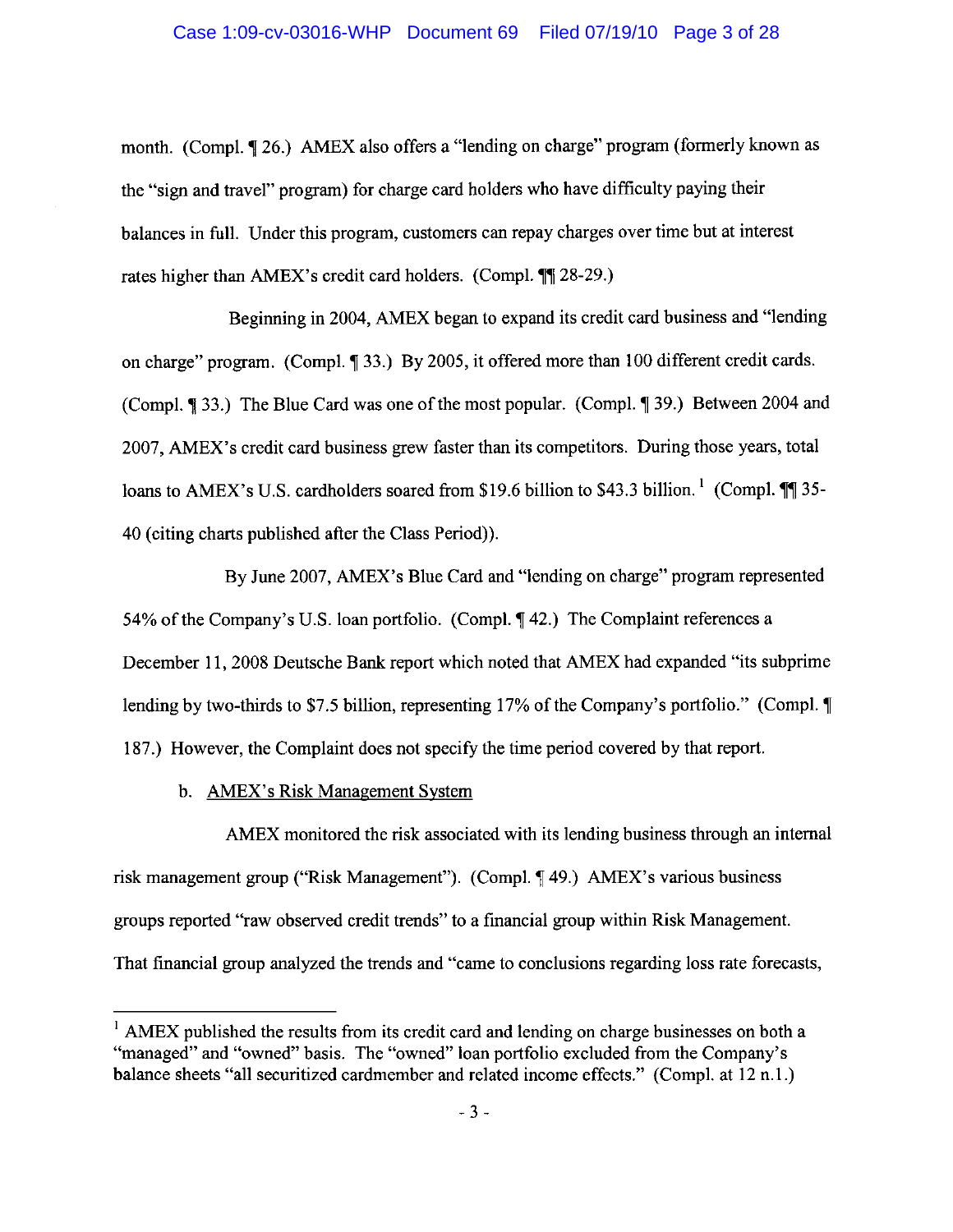### Case 1:09-cv-03016-WHP Document 69 Filed 07/19/10 Page 4 of 28

roll rates, and developments in specific tranches of customers or products." (Compl. 149.) The head of the financial group reported this information to Ash Gupta ("Gupta"), AMEX's Chief Risk Officer. (Compl. ¶49.) In turn, Gupta reported the information to Al Kelly ("Kelly"), the head of U.S. Card Services. Then, Kelly reported the information to AMEX's Chief Financial Officer. (Compl. ¶49.) Gupta also worked closely with an "Operating Committee" comprised of AMEX senior executives to ensure that the Company's risk management objectives were implemented. (Compl. ¶ 50.) Thus, according to the Complaint, AMEX's "internal risk reporting system created a direct channel for risk information to reach Chenault and Henry."  $(Compl. \P 50.)$ 

AMEX touted the competitive advantages of its credit risk management system in public filings and analyst calls. Chenault characterized AMEX's credit risk management as a "share of wallet" system that relied not just on FICO scores, but also on cardholders' payment histories, purchase data, 30-day delinquency rates, income, home values, property ownership records, mortgage information, bankruptcies, other debt, and employment status. (Compl. 11 51-52, 55, 71, 82-85.) AMEX compiled delinguency data by "vintage year"—the year the account was opened—so it "could see developing trends in payments and delinquencies for receivables and loans created at different points in the economic cycle . . . ." (Compl.  $\P$  72.) Armed with this information, AMEX analyzed "literally billions of up-to-the-minute purchasing and payment data which was compiled into statistical reports." (Compl. 171.)

Credit card companies are required to set loss reserves to reflect impairments in the collectibility of cardholder loans pursuant to Generally Accepted Accounting Principles ("GAAP"). (Compl. 169.) AMEX calculated the amount of loss reserves based in part on a

 $-4-$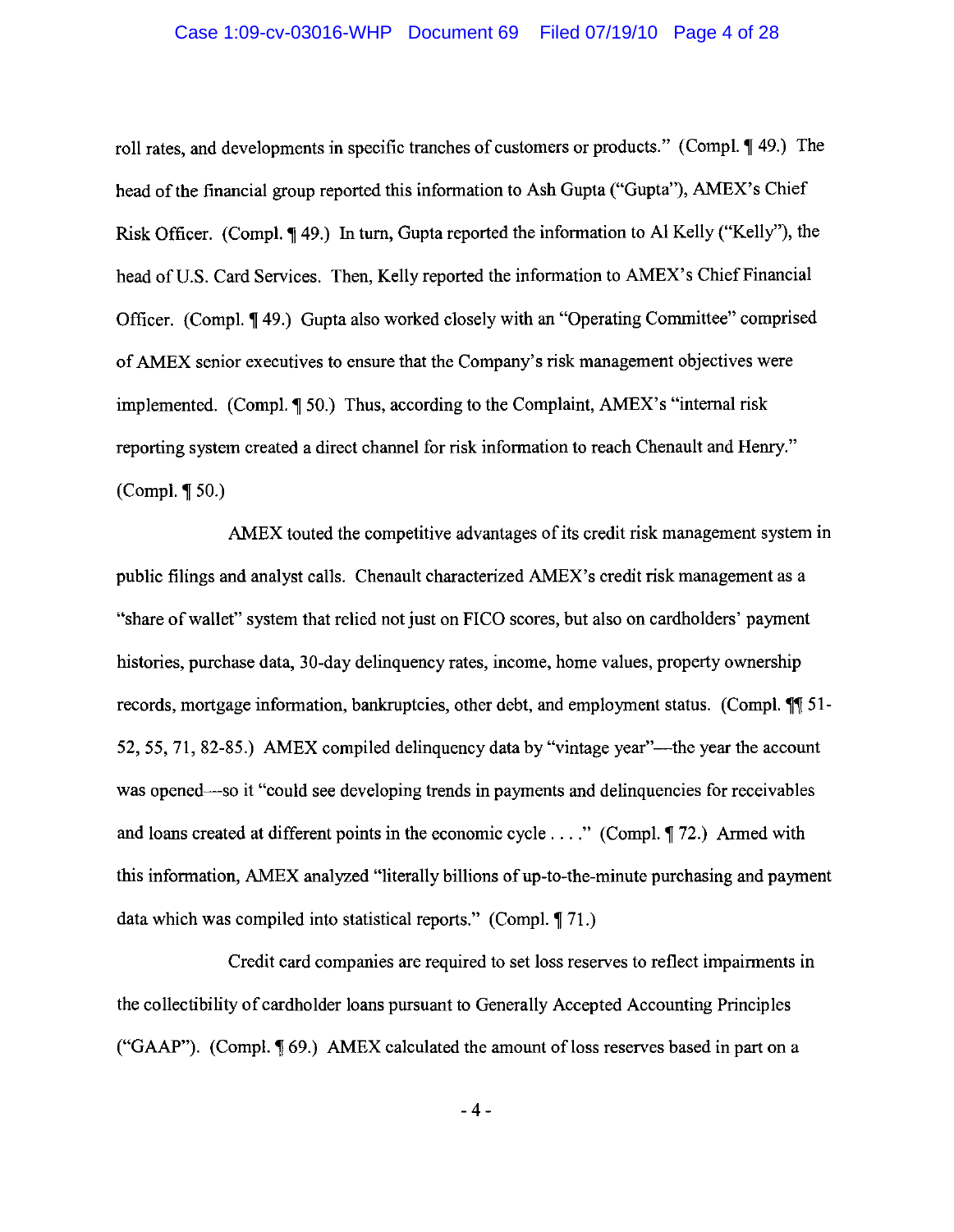### Case 1:09-cv-03016-WHP Document 69 Filed 07/19/10 Page 5 of 28

metric called the write-off rate—the rate at which delinquent accounts are deemed uncollectible. (Compl. ¶¶ 70, 73.) Delinquent balances for charge cards were written off 360 days after they became past due, and delinquent balances for credit cards were written off after 180 days. (Compl. ¶ 70.) AMEX disclosed this information in its 10-K filings. (Compl. ¶ 70.) In the third quarter of 2007, AMEX reduced its loss reserves for charge card and credit card accounts. (Compl. ¶¶ 74-75.)

#### III. The False & Misleading Statements

While the Complaint regurgitates lengthy passages from transcripts of analyst calls, Plaintiff concedes that "the principal statements alleged to be false and misleading . . . are the oral representations made in the second half of 2007 by Chenault and Henry in earnings conference calls and in meetings with analysts and sophisticated investors." (Mem. of Law in Opp'n to Mot. to Dismiss Filed By Am. Express Co., Kenneth Chenault and Daniel Henry ("Pls." Opp'n Br.") at 25-26.) Accordingly, this Court focuses its analysis on the "principal statements" identified by Plaintiff. Nevertheless, for the sake of completeness, this Court also addresses other alleged false statements.

## a. 2006 Year-End Financial Results

Plaintiff alleges that as the economy deteriorated, Defendants made a series of false or misleading statements about AMEX's underwriting guidelines, the credit quality of the Company's portfolio, and the level of loss reserves. During a January 22, 2007 earnings call regarding AMEX's 2006 fourth quarter financial results, Gary Crittenden ("Crittenden"), AMEX's then-Executive Vice President and Chief Financial Officer, stated:

 $-5-$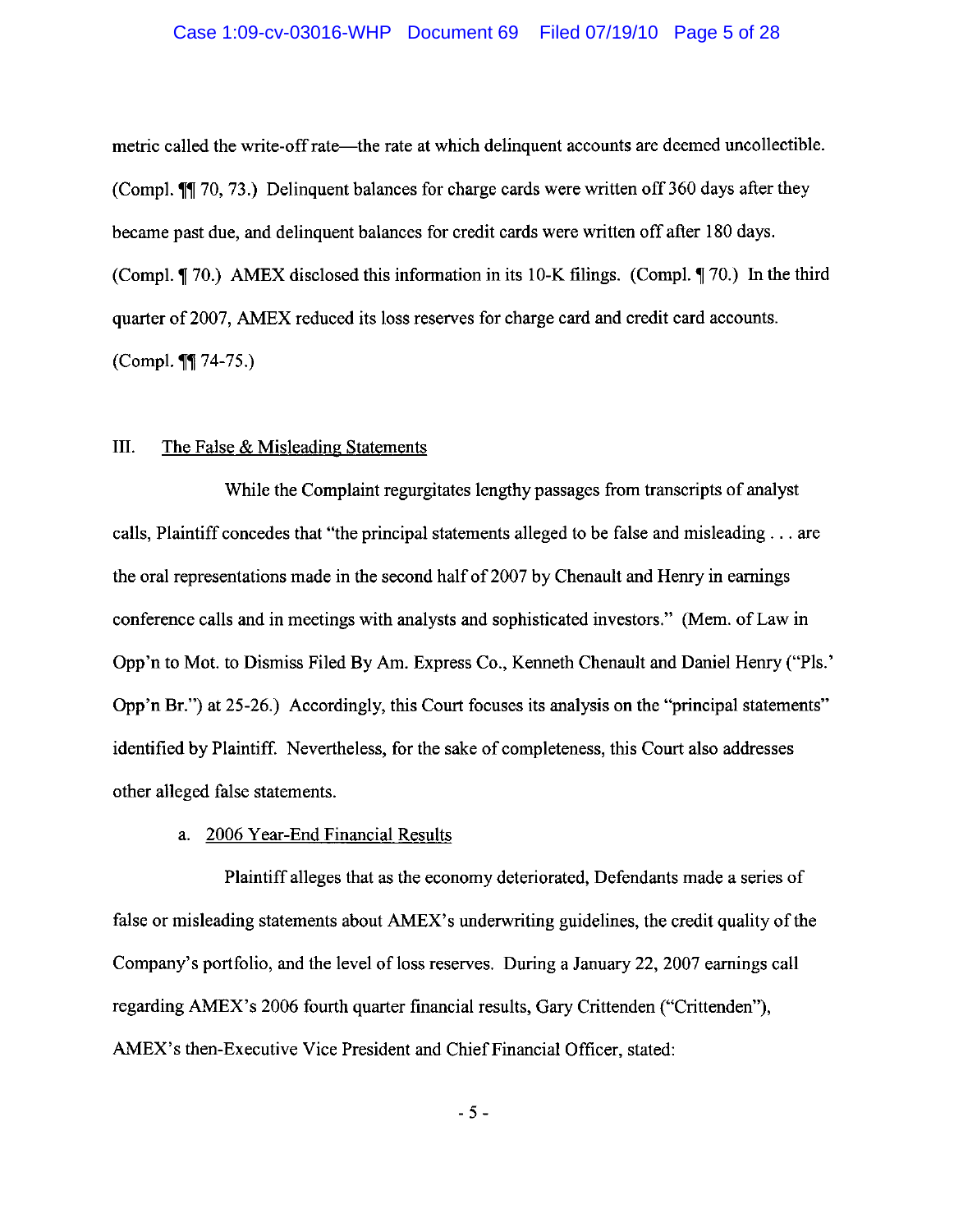I think an important factor here is that we really have not been relying on 0% balance transfer. . . . The credit performance has been really outstanding and that's driven by our actual results over the last 24 months.

 $\sim$   $\sim$ 

While higher loan volumes have also driven greater reserves yearover-year, reserve coverage of past due accounts fell slightly below 100%, reflecting the improved credit trends within the portfolio over the duration of the model measurement period of 24 months. The charge card provision decline reflects a lower loss rate and improved results within our collection activities in the U.S.

(Compl.  $\P\P$  166-67.)

One month later, in a letter to shareholders, Chenault stated:

Even as our cardmember base and lending portfolio grew, our overall credit quality remained well controlled. Write-off rates in both our charge card and lending portfolios improved from a year ago.

(Compl.  $\P$  168.)

Plaintiff alleges that these statements were false and misleading because,

according to certain confidential witnesses (the "CWs"), AMEX had been relying on "0%

balance transfers." In addition, Plaintiff alleges that AMEX's recent credit performance had not

been "outstanding" because "loss provisions that should have been established using current past

due cardholder data and trends, were being suppressed and obscured through the use of 'write-

off rates' that lagged the current environment." (Compl. 169.)

b. 2007 Second Quarter Financial Results

During a second quarter earnings call in 2007, Henry stated that "credit quality" continues to be very strong . . . [and] remained well controlled during the quarter as we continue to see the positive impact of our historic focus on the premium sector... through top tier write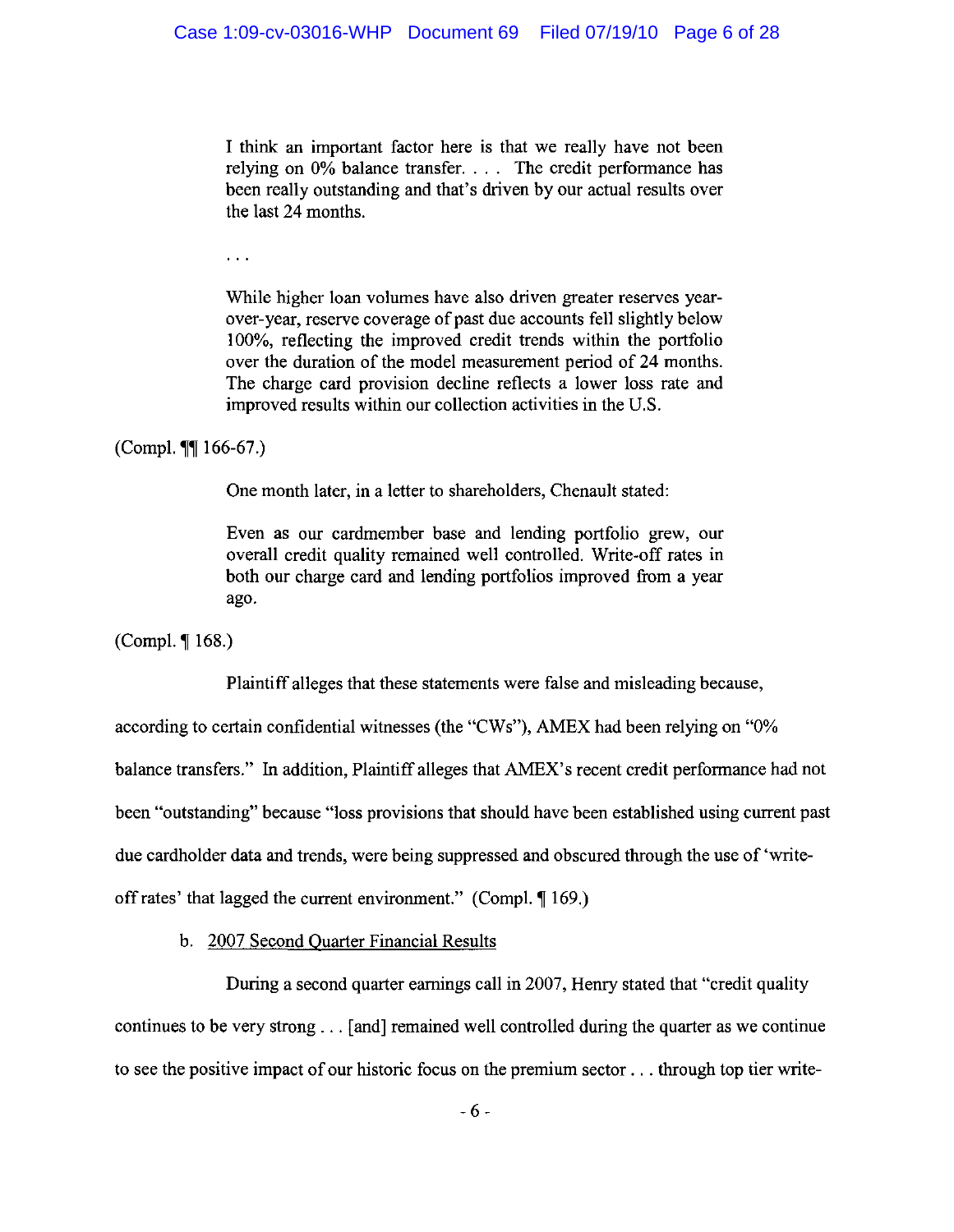off and past due levels." (Compl. ¶ 170.) In response to an analyst's question whether AMEX

could continue aggressive growth in lending without sacrificing credit quality, Henry asserted:

[Y] ou can see . . . that our credit statistics, while they have moved up from last year because of very low levels last year, we're still very comfortable where our credit metrics are showing. We have not in any way changed the criteria that we set in terms of bringing customers onto our books and so we're not seeing any change in terms of the quality of customers that are in our franchise.

(Compl. ¶ 171.) Plaintiff alleges that Henry's statements were false and misleading because

credit quality had deteriorated and approval criteria had changed. (Compl. 172.) Plaintiff also

alleges that Henry misled analysts by pointing them to credit statistics but withholding 30- and

60-day delinguency rates that would have revealed growing problems. (Compl.  $\P$  172.)

On August 1, 2007, during a semi-annual financial conference, Chenault made the

following statements:

Our growth is not being driven by balance transfers from new, unknown customers. Instead, our growth is coming largely from the [revolving spending] of tenured customers.

 $\ddotsc$ 

The second point I'd make about our growth is that it is not coming at the expense of our credit performance.... We're not generating growth by loosening our standards and hunting in the subprime space. And we're not buying balance growth with 0% APR offers.

 $\ddotsc$ 

[W]e continue to focus our acquisition efforts in the mid to upper tier of prospects.... [O]f the new credit cards approved in the US on a year to date basis, 89% have a FICO score greater than 660, a mix that has stayed very consistent with last year. This demonstrates that our year to date growth rate is not being driven by the acquisition of lower quality cardmembers. Instead, we're sticking to our spend-centric strategy and continue to target and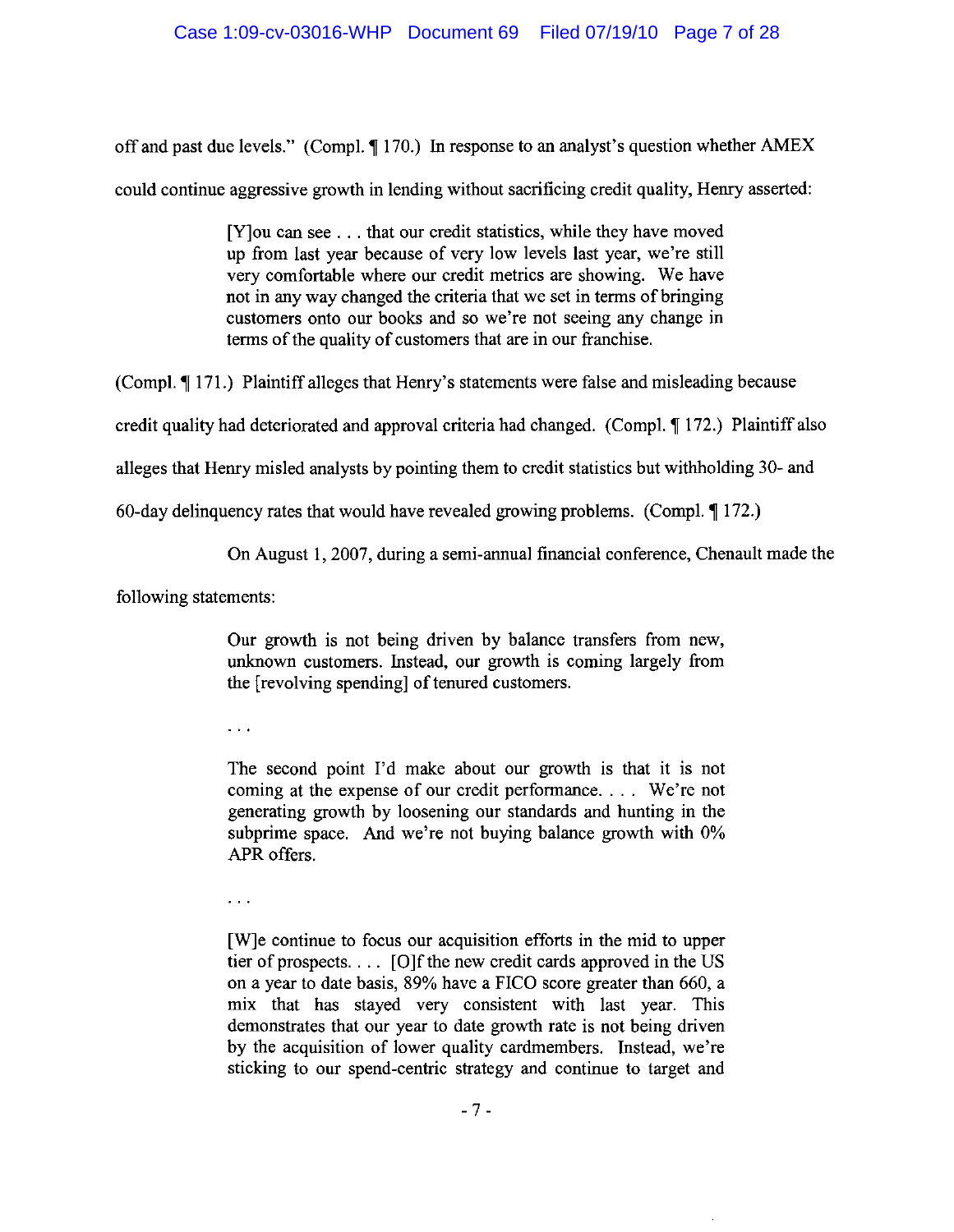acquire very creditworthy customers.

 $\mathbf{r}$ 

[O]ur current credit performance remains very much in line with historical trends, as you can see here.

(Compl. \[] 174-75.)

Plaintiff alleges that Chenault's statements were misleading because AMEX was using 0% balance transfers to entice potential customers. (Compl. 176.) In addition, Chenault misled investors about growth from existing customers because AMEX knew that many of them (i) were no longer paying off balances in 30 days, and (ii) "were concentrated in areas where housing prices had plummeted [and were] turning to AMEX to provide credit because they no longer had equity in their homes." (Compl. ¶ 176.) Finally, Chenault's comparison of AMEX's write-offs with those of its competitors was misleading because AMEX's write-offs were "lagged data that failed to capture either the changes in the profile of AMEX's recent vintages of loans, or the souring of the housing markets and economy at large." (Compl. ¶ 177.)

c. 2007 Third Quarter Financial Results

During an October 22, 2007 third quarter earnings conference call, Henry stated:

Credit quality continues to compare favorably to the industry. As expected, losses and past-due levels within the US have trended higher post the bankruptcy reform benefit of last year. However, credit quality indicators remain in line with historic ranges as we continue to benefit from our focus on the premium market.

(Compl. 181.) Responding to an analyst's concern about AMEX's loss reserve policy, Henry stated that AMEX was using the same loss reserve model employed in prior years. (Compl. ¶ 182.) With respect to cardholder delinguencies in collapsing housing markets, Henry stated, "I think we benefit from the fact that we are focused on the prime and superprime areas. So we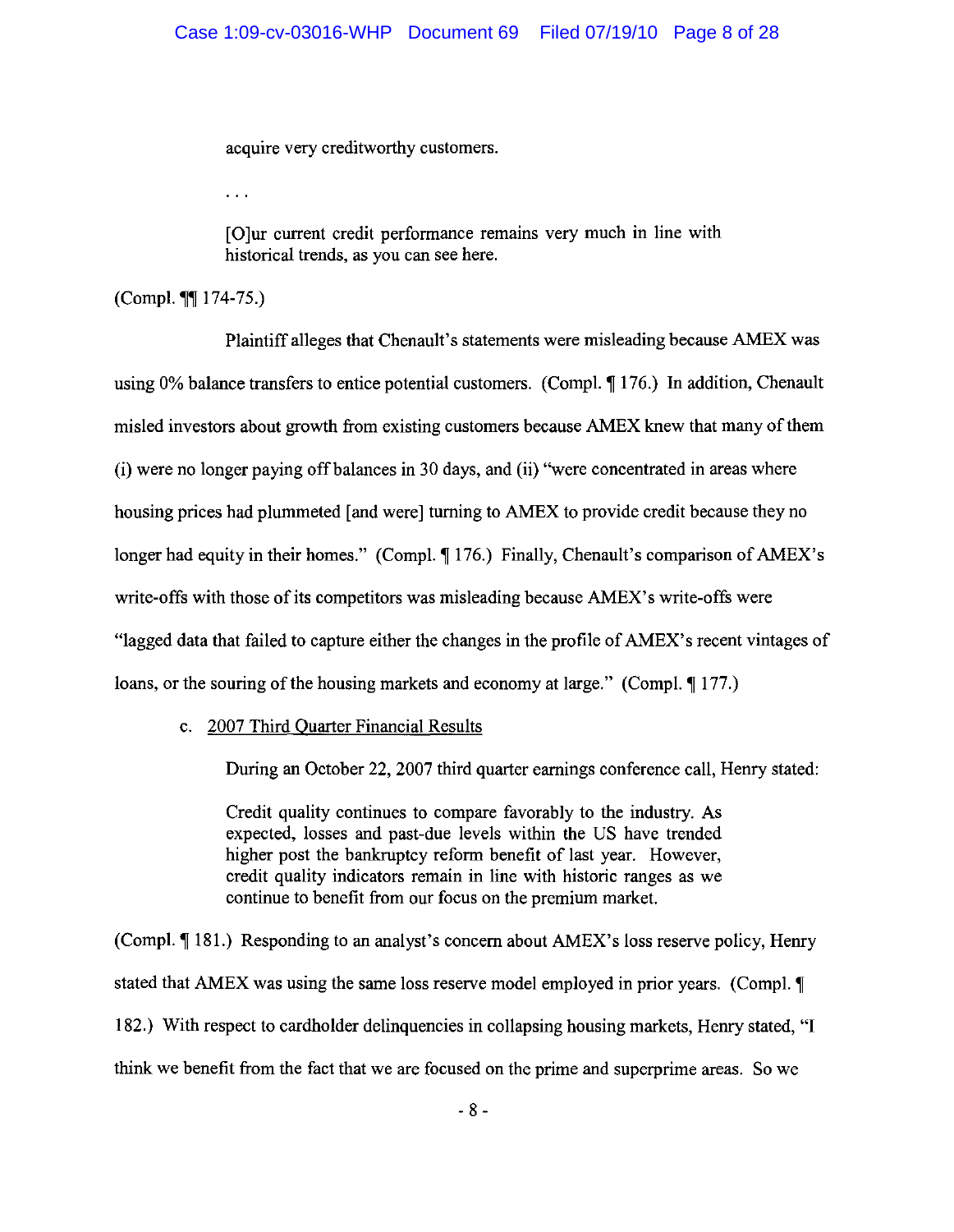### Case 1:09-cv-03016-WHP Document 69 Filed 07/19/10 Page 9 of 28

have not directly seen an impact from subprime activity at the current time." (Compl. ¶ 185.) Plaintiff alleges that these statements were misleading because AMEX was aware of escalating credit problems among cardholders. (Compl. ¶¶ 186-191.)

At a November 13, 2007 financial conference, Chenault stated that "[w] hile lending and delinquency rates were up slightly in the third quarter, we continue to put up very strong credit numbers." (Compl.  $\P$  193.) Chenault also maintained that AMEX was "not generating growth by loosening our standards and hunting in the subprime space," and "credit" quality continues to be well controlled, and I remain quote [sic] comfortable with the level of risk within our business even as we generate substantial growth." (Compl. 193.) The Complaint alleges these statements were fraudulent because it was "readily apparent" that AMEX "was hunting in subprime space," and because Defendants pointed analysts misleadingly to FICO scores and write-off rates. (Compl. ¶ 194.)

Between January 10 and November 12, 2008, AMEX's share price declined precipitously on seven occasions. Each time, Defendants allegedly continued to mislead analysts regarding the cause of the Company's problems. First, on January 10, AMEX announced a charge of \$440 million and an increase in its loss reserves due to slowed customer spending and escalating delinquencies and write-offs. (Compl. ¶ 198.) That announcement triggered an 8% decline in the Company's stock price the following day. (Compl. 1) 200.) Second, on June 25, AMEX announced that "[b]usiness conditions continue to weaken" and "credit indicators deteriorate[d] beyond . . . expectations," causing a 5% decline in the stock price the following day. (Compl. ¶ 215.) Third, on July 21, AMEX announced disappointing earnings and an additional \$600 million charge to increase its loss reserves. In the three trading days following

 $-9-$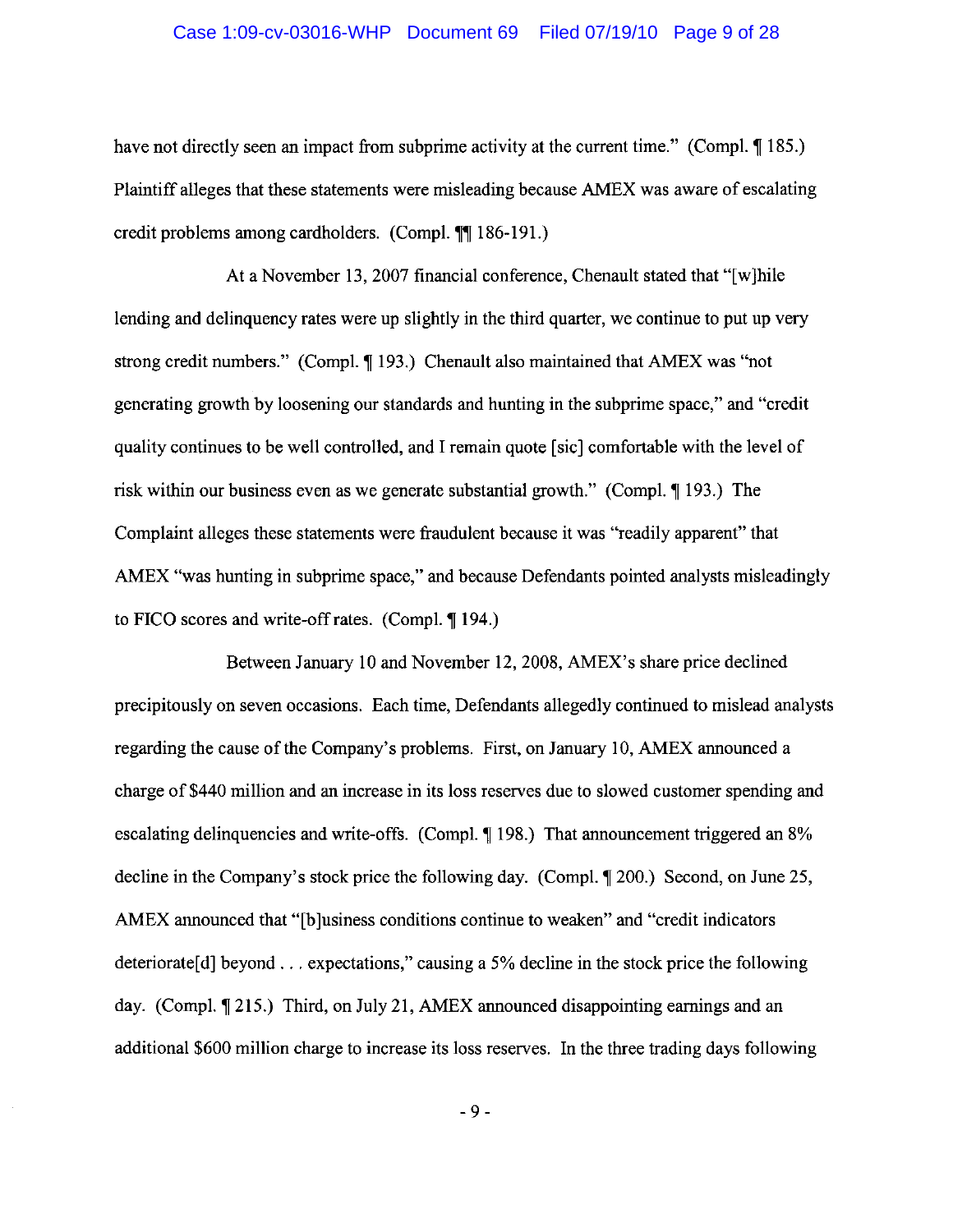#### Case 1:09-cv-03016-WHP Document 69 Filed 07/19/10 Page 10 of 28

that announcement, AMEX's share price dropped 13%. (Compl. 198, 216.) Then, at a financial conference on August 6, AMEX presented information regarding problems with its credit portfolio and the causes of its credit losses, which included a chart revealing write-off rates for 2006 and 2007 that were higher than prior years. (Compl. 1219.) When that mix of information was absorbed by the market, AMEX's share price dropped 4%. Fifth, on September 26, Credit Suisse published a report cataloging additional problems with AMEX's portfolio. After that report became public, AMEX's share price plummeted 17%. (Compl. ¶ 221-22.) Finally, two related events in November led to another 17% decline in AMEX's share price—the November 11 announcement that the Federal Reserve Bank approved AMEX's application to become a licensed bank holding company, and the November 12 Wall Street Journal report that AMEX had requested \$3.5 billion of taxpayer funds. (Compl. 1224.)

#### IV. The Confidential Witnesses

To buttress its fraud allegations, Plaintiff relies largely on information supplied by twelve CWs. That confidential witness information spans sixty-four seemingly unedited paragraphs of the Complaint.

CW1 was a credit analyst whose responsibilities included approving new accounts, increasing lines of credit, and transferring balances from non-AMEX cards. (Compl. ¶ 100.) In 2006 and 2007, she approved cardholders with FICO scores in the low 600s and at times with scores as low as 550. (Compl.  $\P$  102.) She also executed numerous balance transfers to the Blue Card because of its popular  $0\%$  balance transfer rate. (Compl.  $\P$  103.)

CW2, CW7, CW8 and CW10 were customer service representatives or managers.

 $-10-$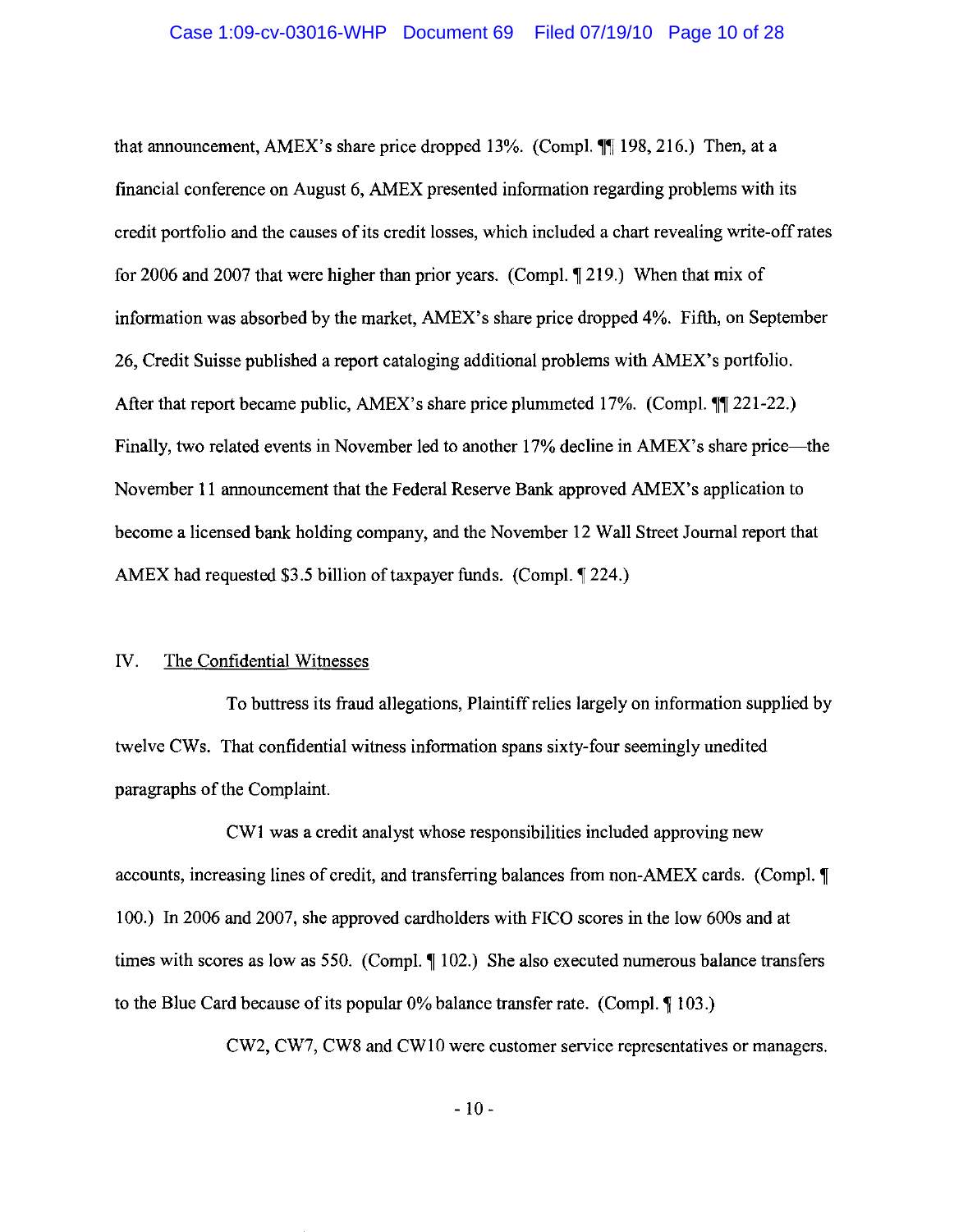(Compl. ¶¶ 105, 134, 141, 147.) Three of them worked in AMEX's Fort Lauderdale customer service center, and the fourth was employed by an independent contractor which provided customer service to the Company's cardholders. (Compl. ¶ 105, 134, 141, 147.) These CWs asserted that AMEX incentivized its customer service representatives to approve new applications by, inter alia, automatically prompting them to offer the "sign and travel" option to customers, (Compl.  $\P$  106); giving bonuses for successful sign-ups, (Compl.  $\P$  136); and increasing bonuses from \$9 in 2005 and 2006 to \$25 in 2007 and 2008, (Compl. 11 136, 138). They also described a regime under which AMEX offered too many cards, (Compl. 1 139); credit card holders generally had lower credit scores than charge card holders, (Compl. 1 139); customers with "ridiculous balances" were approved, (Compl. ¶ 108); and other customers who could not pay their charge card balances were allowed to finance their charges through the sign and travel option, (Compl. ¶ 108). Further, these CWs reported that AMEX was "issuing credit" to other groups of high risk individuals such as 'new employees, kids in their late teens and early twenties,' and people with short credit histories," (Compl. ¶ 109); and "lower[ing] its standards" for issuing credit in 2004 and 2005, (Compl. ¶ 143). They asserted that as a consequence there were more Blue Card delinquencies in 2006 and 2007. (Compl. 148.)

CW3 and CW5 were senior executives in AMEX's consumer card division. (Compl.  $\P$ ] 113, 128.) During his tenure, CW3 reported delinguency information to risk modelers every day. (Compl. 113.) According to CW3, AMEX was aware of the minutia of each cardholder's demographics and spending habits, and quickly identified any developing trends. (Compl. 114-16.) CW5 characterized the Blue Card as "AMEX's worst performing product." (Compl. ¶ 129.) He also asserted that charge cards were "more risky" because they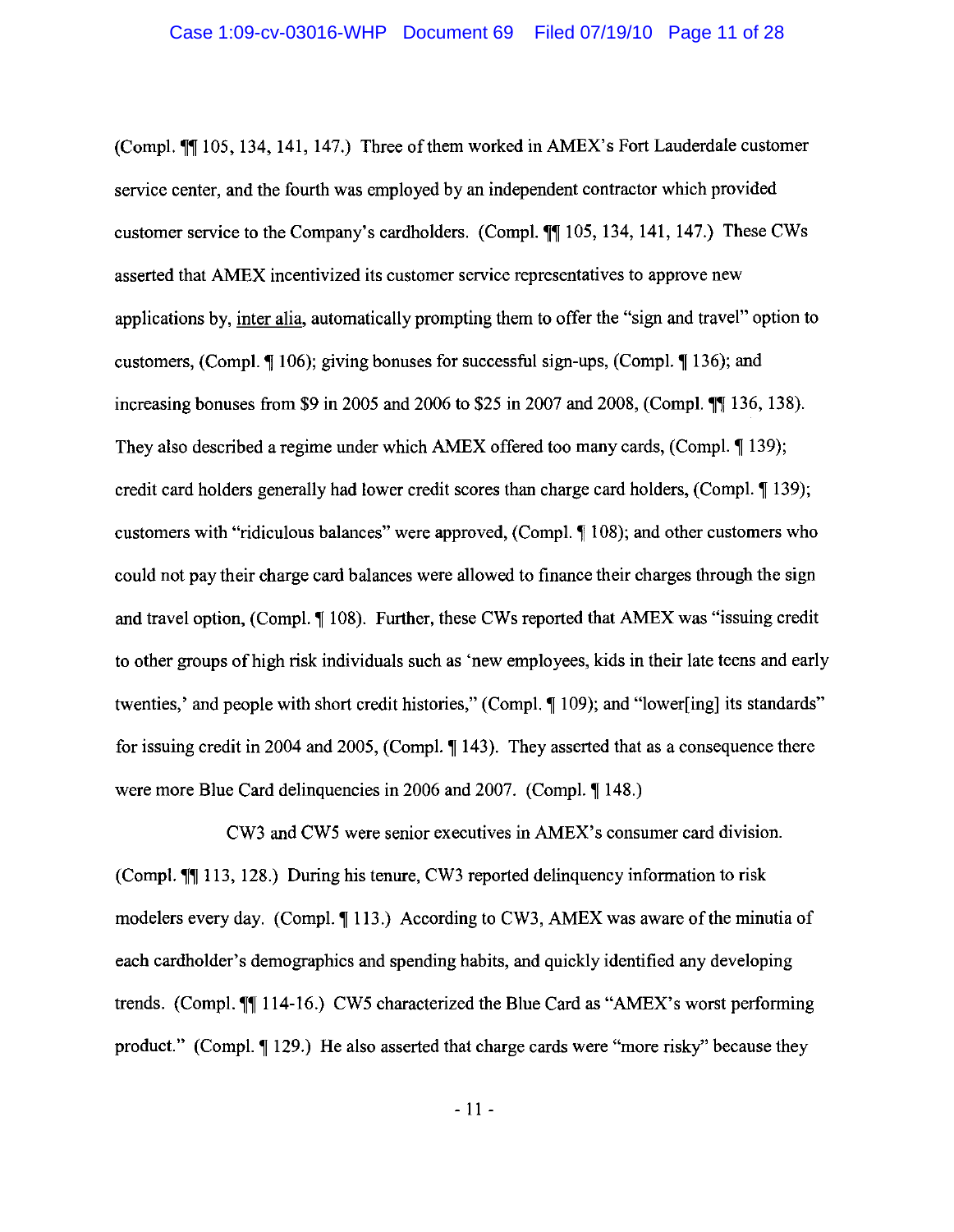had no spending limits, and described FICO scores as a "lagging metric." (Compl. [129-30.)

CW4 was a computer programmer who constructed customer credit risk models under the direction of Risk Management senior executives Gupta and Vernon Marshall ("Marshall"). (Compl. 117, 119.) AMEX amassed customers' "FICO scores, property ownership records, mortgage information, bankruptcies, [and] other debt and employment status." (Compl. ¶ 120.) CW4 "believed" Chenault directed Gupta and Marshall to find ways to expand AMEX's "traditionally high prestige charge card products and increase profits by offering more down market products." (Compl. 1122.) CW4 also stated that AMEX had lowered its criteria for extending revolving credit cards. (Compl. 1124.) He noted an initiative by AMEX to offer cards to students despite indications that recent graduates were very high risk. (Compl. ¶ 123.) In addition, "CW4 labeled the Blue [Clards as 'subprime' because the Company's modeling showed that the customers who held these cards were higher risk than AMEX's traditional charge card customers." (Compl. 124.)

CW6 was an account executive at an AMEX subsidiary specializing in pre-paid credit cards. (Compl. ¶ 131.) CW6 claimed that "AMEX maintained a culture of 'internal inflation' pertaining to both financial figures and accomplishments." (Compl. 1 132.) CW6 stated that "if he attended a meeting in which he learned that direct mailings had a 5.5% return," AMEX "would proclaim" that the mailings had a return of "around 6%." (Compl. 1 132.) CW6 also stated that "AMEX executives often ordered large and unwarranted numbers of pre-paid cards for the Company's various programs that were based on inflated numbers presented to the public rather than on what was, in fact, real." (Compl. 132.)

CW9 and CW11 were marketing managers at various times from 2003 to 2009.

 $-12-$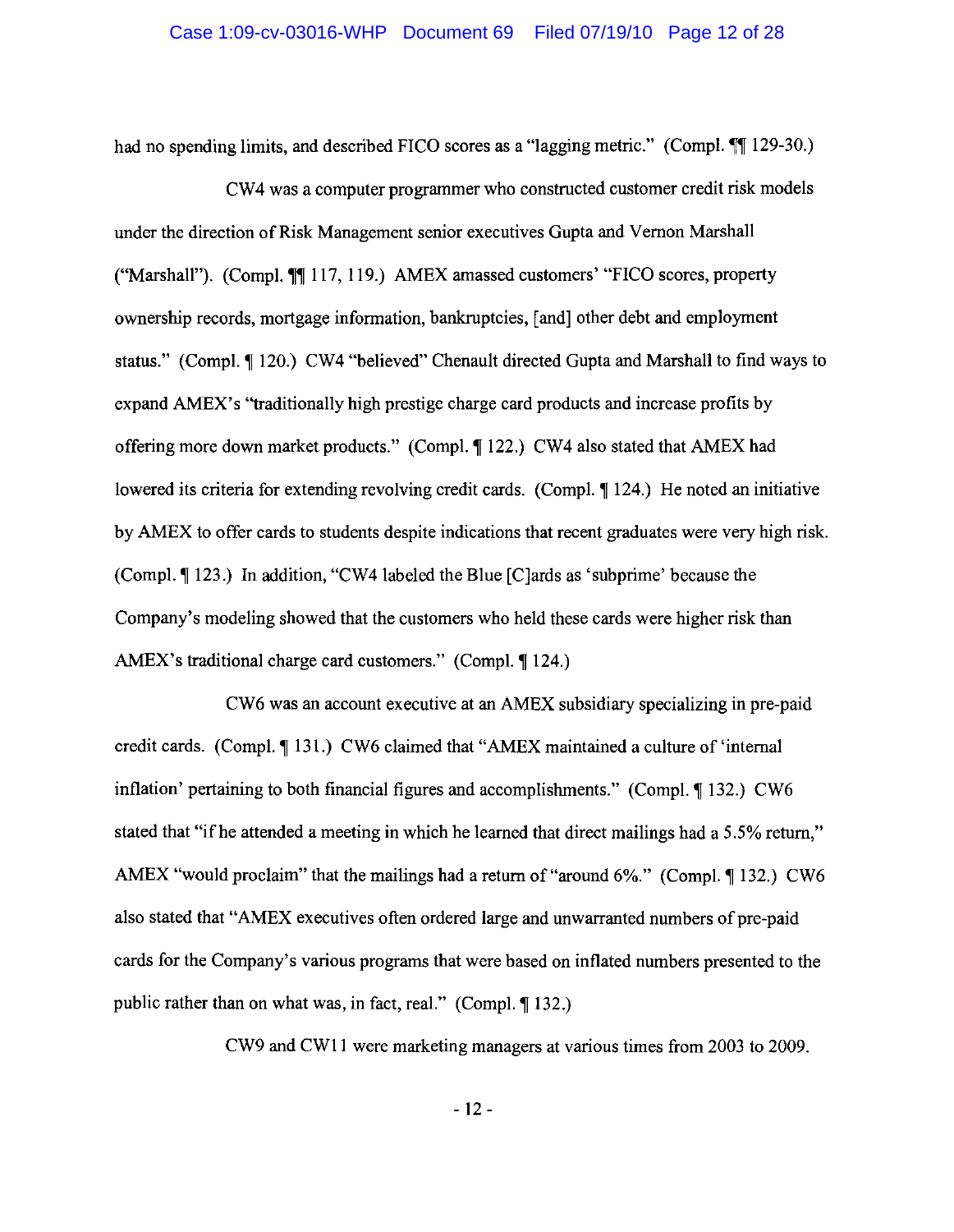(Compl. ¶¶ 146, 150.) CW9 stated that AMEX's lending on charge program was "designed to take the pressure off charge card holders who were having difficulty paying off their balances." (Compl. ¶ 146.) CW11 tried to "generate as many applications for cards as possible" and was paid based on the number of submitted applications. (Compl. 150.)

CW12 was a senior executive in AMEX's Finance Department at its New York headquarters from 2004 to 2008. (Compl. 152.) His responsibilities included collecting performance data from the Company's business units and "formulating a rolling six-quarter forecast for the Company's business planning." (Compl. 152.) He also compiled data for presentations about AMEX's performance as compared to its peers. (Compl. 153.) While CW12 prepared "reports" for AMEX's "'C-Level' management, which included the Company's highest executives, such as Chenault, Henry and Gupta," the Complaint does not describe their contents. (Compl.  $\P$  152.)

CW12 interacted with AMEX's Chief Financial Officer ("CFO")-first Crittenden, and, later, Henry. He personally observed AMEX's CFO meeting monthly with the CFOs of AMEX's business units in which they "receive<sup>[d]</sup> detailed information about the Company's lending book." (Compl. ¶158.) Based on "personal observation of the Company's internal reporting system," CW12 professes to know that the "delinquency risk in [AMEX's] owned portfolio was significantly higher than in its managed portfolio," and that this fact "would have been reported to the Company's CFO in the monthly meeting of the CFOs of [AMEX's] business units." (Compl.  $\P$ 162.)

CW12 bolsters his claims with the following observations about AMEX's lending business: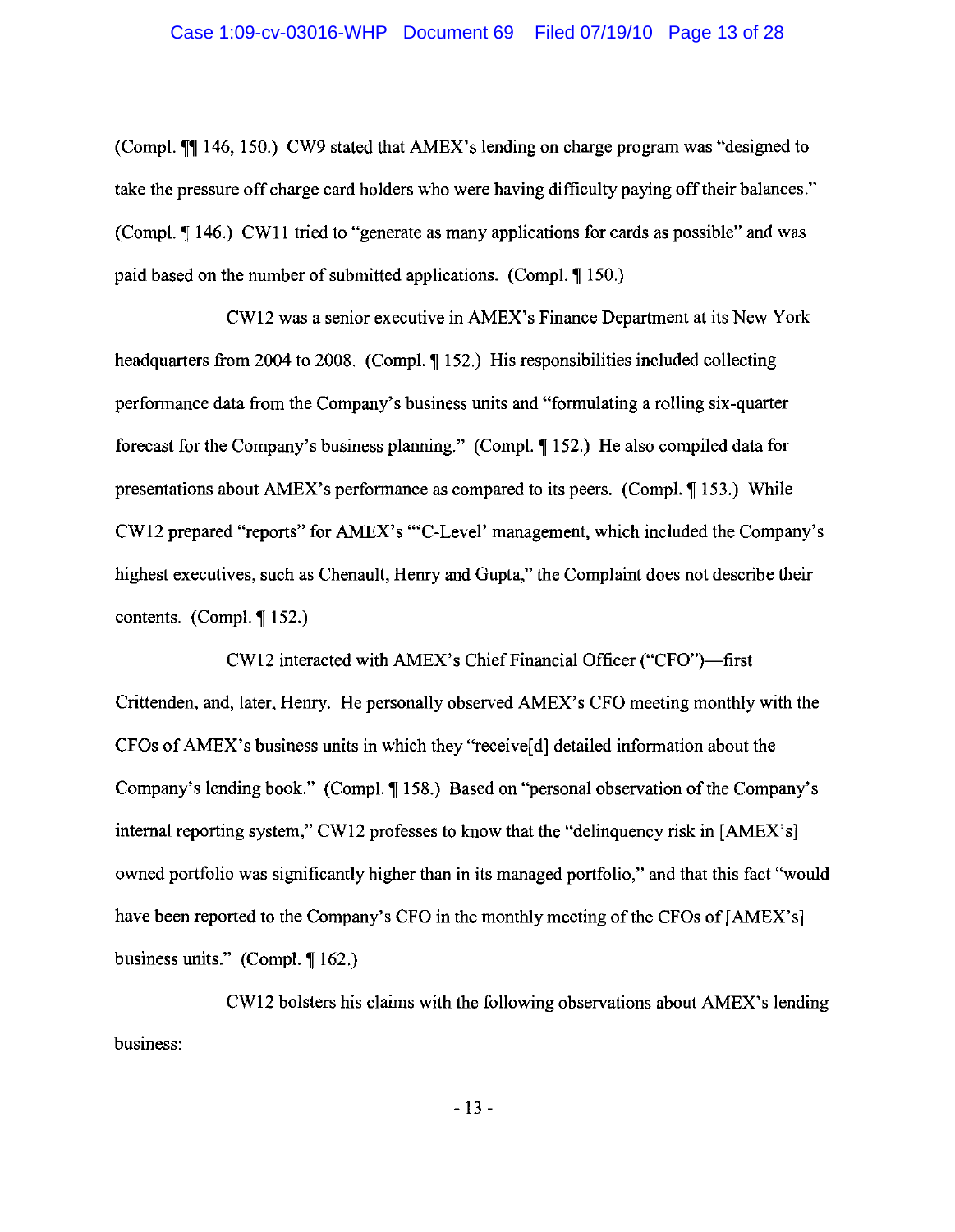- "[H]istorically AMEX had shown better figures than that of its peers for delinquencies and write-offs, but more recently in late 2008 and bevond. AMEX's numbers were far worse than its peers." CW12 attributed this to aggressive growth in lending in 2006 and 2007. (Compl.  $\P$  154.)
- During 2006 and 2007, "in terms of quality of the accounts AMEX was taking on . . . , [AMEX was] picking up accounts from other credit card providers that historically would not have been AMEX accounts." (Compl. ¶ 154.)
- CW12 noted FICO scores are not always indicative of current  $\bullet$ credit risks or the quality of new accounts because they do not immediately reflect deterioration in a consumer's finances. (Compl. ¶ 155.)
- AMEX's "share of the wallet" metric measured "what  $\bullet$ consumers were spending and what percentage of that spending AMEX could capture." CW12 reported that this "was the sort of measurement that the Board of Directors reviewed." (Compl. ¶ 157.)
- The head of AMEX's U.S. Card division-Kelly-reported  $\bullet$ data compiled by Risk Management to AMEX's CFO. (Compl. ¶ 159.)
- In 2006, CW12 "observed" AMEX implementing "triggers to automatically extend customers' credit lines" without customer approval. (Compl.  $\P$  161.)
- AMEX's loan portfolio was "heavily skewed toward small business loans that were prone" to much higher delinquency levels. (Compl.  $\P$  162.)

# **DISCUSSION**

#### $\mathbf{I}$ . Legal Standard

In reviewing a motion to dismiss, a court accepts all facts alleged in the complaint

as true and construes all reasonable inferences in plaintiff's favor. ECA Local 134 IBEW Joint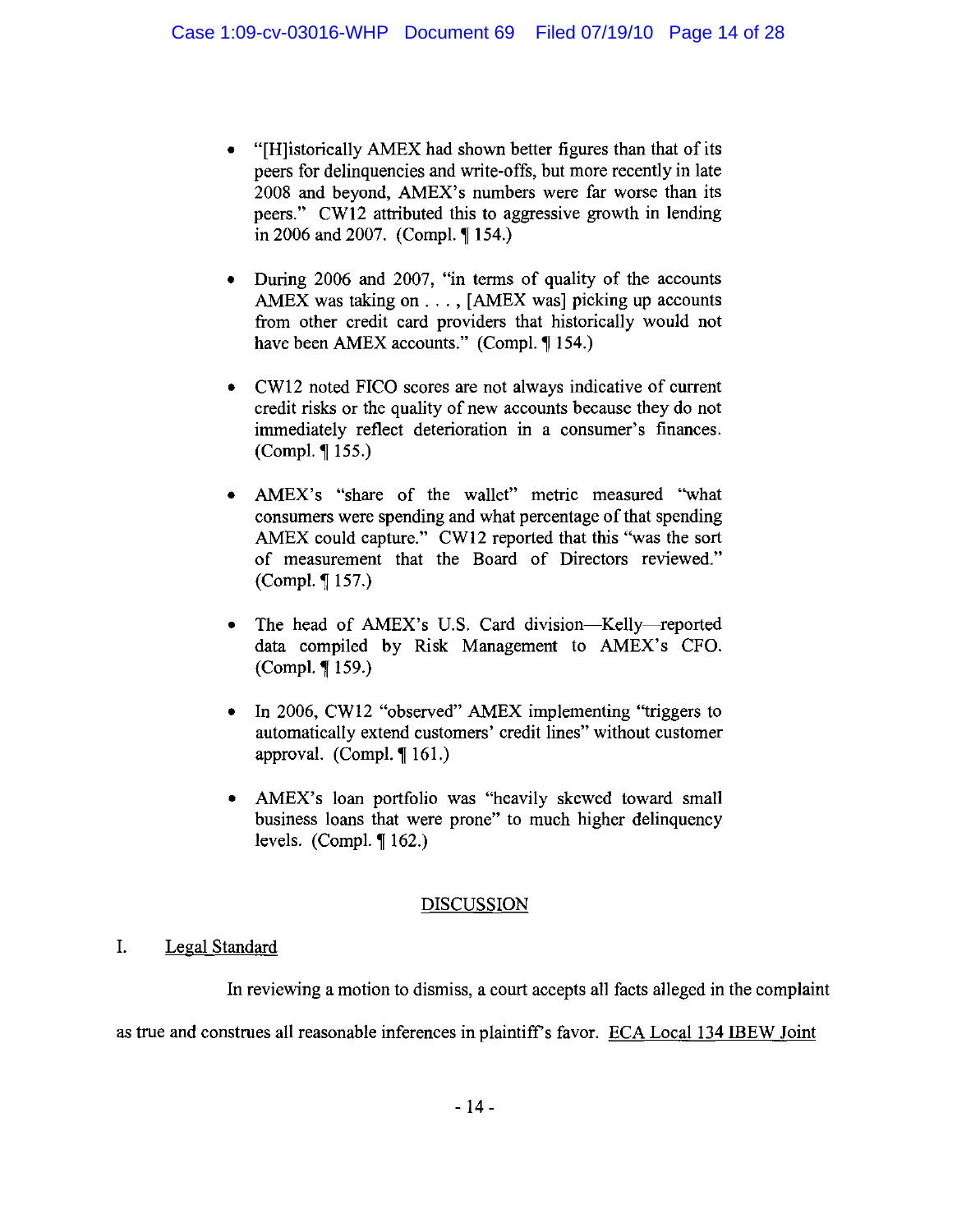Pension Trust Fund of Chicago v. JP Morgan Chase Co., 553 F.3d 187, 196 (2d Cir. 2009); Teamsters Local 445 Freight Div. Pension Fund v. Dynex Capital, Inc., 531 F.3d 190, 195 (2d) Cir. 2008). A complaint must "contain sufficient factual matter, accepted as true, to state a claim to relief that is plausible on its face." Ashcroft v. Igbal, 129 S. Ct. 1937, 1949 (2009) (quotations and citation omitted). To survive a motion to dismiss, the Court must find that rather than being mere suspicion, the claim rests on factual allegations sufficient to "raise a right to relief above" the speculative level." Bell Atl. Corp. v. Twombly, 550 U.S. 544, 555 (2007). "Determining whether a complaint states a plausible claim for relief will ... be a context-specific task that requires the reviewing court to draw on its judicial experience and common sense." South Cherry St. LLC v. Hennesee Grp. LLC, 573 F.3d 98, 110 (2d Cir. 2009) (citing Igbal, 129 S. Ct. at 1950). In making this determination, a court may consider "any written instrument attached to the complaint, statements or documents incorporated into the complaint by reference, legally required public disclosure documents filed with the SEC, and documents possessed by or known to the plaintiff and upon which it relied in bringing the suit." ATSI Comme'ns, Inc. v. Shaar Fund Ltd., 493 F.3d 87, 98 (2d Cir. 2007) (citation omitted).

#### Π. Section  $10(b)$  & Rule 10b-5 Claim

To state a claim under  $\S 10(b)$  and Rule 10b-5, "a plaintiff must allege that the defendant  $(1)$  made misstatements or omissions of material fact,  $(2)$  with scienter,  $(3)$  in connection with the purchase or sale of securities, (4) upon which the plaintiff relied, and (5) that the plaintiff's reliance was the proximate cause of its injury." ATSI Comme'ns, 493 F.3d at 105 (citing Lentell v. Merrill Lynch & Co., 396 F.3d 161, 172 (2d Cir. 2005)); see also In re

 $-15-$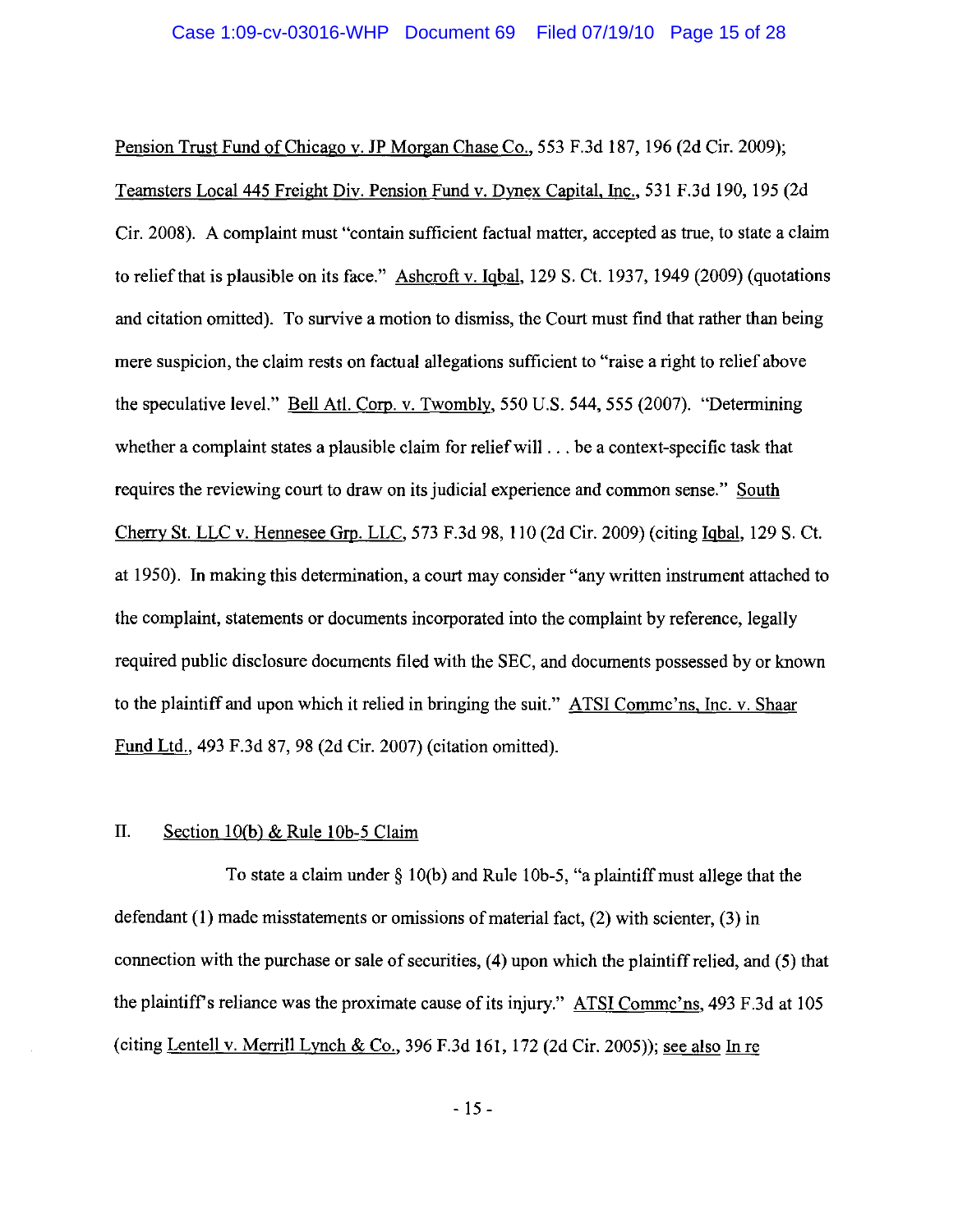Omnicom Grp., Inc. Sec. Litig., 597 F.3d 501, 509 (2d Cir. 2010). A plaintiff alleging securities fraud must satisfy the heightened pleading standard of Fed. R. Civ. P. 9(b), which requires that "the circumstances constituting fraud  $\ldots$  be stated with particularity." Novak v. Kasaks, 216 F.3d 300, 306 (2d Cir. 2000). In other words, a plaintiff's claim cannot be based on "speculation" and conclusory allegations." Kalnit v. Eicher, 264 F.3d 131, 142 (2d Cir. 2001).

A well-pled scienter allegation "state s with particularity facts giving rise to a strong inference" that the defendants had a "mental state embracing [the] intent to deceive, manipulate, or defraud." Tellabs Inc. v. Makor Issues & Rights, Ltd., 551 U.S. 308, 319 (2007) (quotations omitted): Teamsters, 531 F.3d at 194. A court must assess "whether all of the facts alleged, taken collectively, give rise to a strong inference of scienter, not whether any individual allegation, scrutinized in isolation, meets that standard." Tellabs, 551 U.S. at 323; South Cherry, 573 F.3d at 111. However, to qualify as strong, "an inference of scienter must be more than merely plausible or reasonable—it must be cogent and at least as compelling as any opposing inference of nonfraudulent intent." Tellabs, 551 U.S. at 314; Slayton v. Am. Exp. Co., 604 F.3d 758, 773 (2d Cir. 2010).

"[A] strong inference of the requisite state of mind may arise where the complaint sufficiently alleges that the defendants: (1) benefited in a concrete and personal way from the purported fraud; (2) engaged in deliberately illegal behavior; (3) knew facts or had access to information suggesting that their public statements were not accurate; or (4) failed to check information they had a duty to monitor." South Cherry, 573 F.3d at 110 (citing Novak, 216 F.3d) at 311). "The Second Circuit has long held that the scienter element can be satisfied by a strong showing of reckless disregard for the truth." South Cherry, 573 F.3d at 109 (citations omitted).

 $-16-$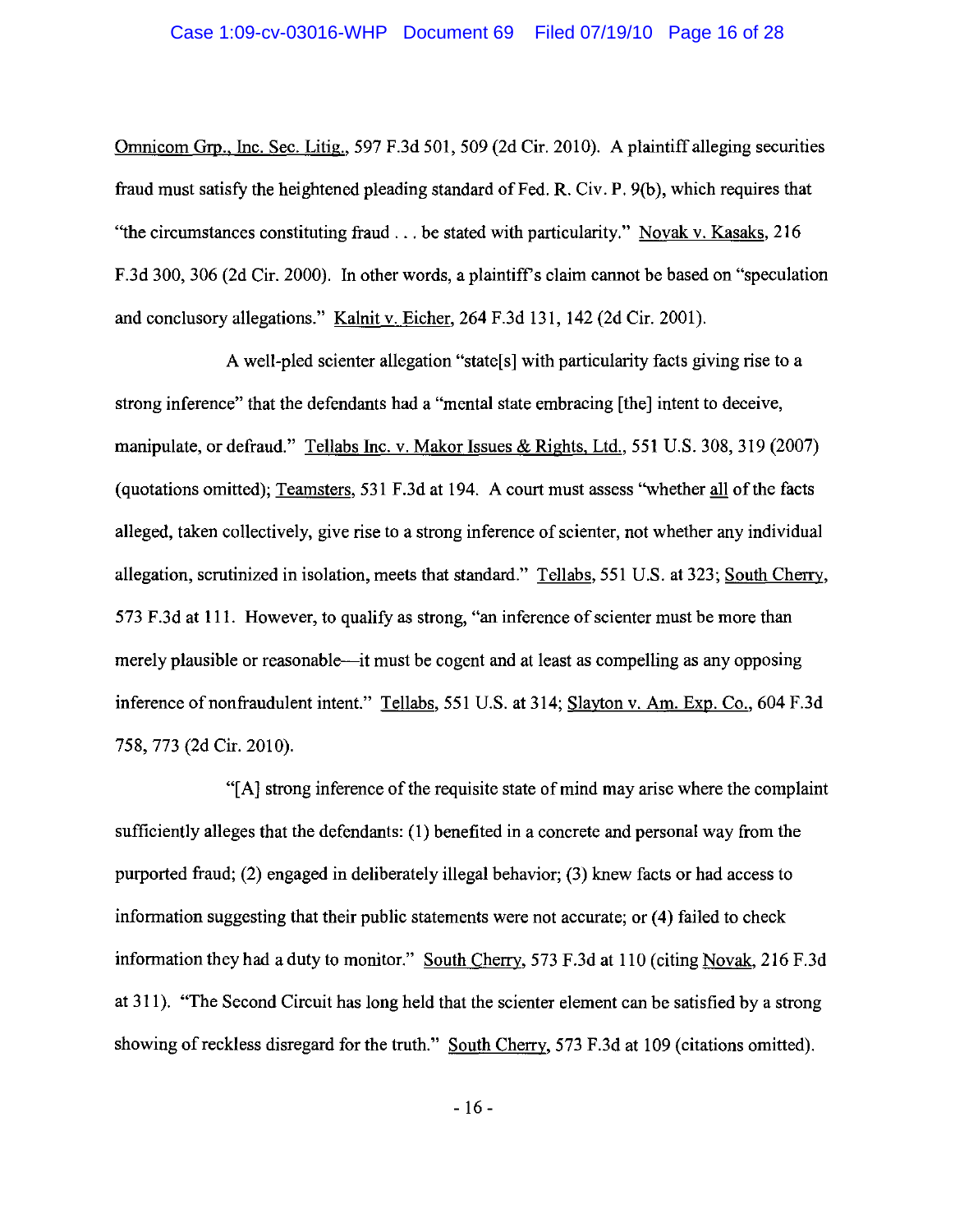### Case 1:09-cv-03016-WHP Document 69 Filed 07/19/10 Page 17 of 28

Reckless disregard means "conscious recklessness—i.e., a state of mind approximating actual intent, and not merely a heightened form of negligence." South Cherry, 573 F.3d at 109 (emphasis omitted).

Here, Plaintiff alleges that Defendants either knew of, or recklessly disregarded, information showing that AMEX had lowered its lending guidelines, was exposed to increasing delinquencies, and had established improper loss reserves. Plaintiff avers that Defendants were motivated to hide this information because AMEX needed to maintain funding from the capital markets.

### a. Concrete & Personal Benefit

Reviewing the entirety of the Complaint, there is no allegation that the Individual Defendants "benefited in a concrete and personal way from the purported fraud." Novak, 216 F.3d at 311. The only motive identified by Plaintiff is Defendants' desire to maintain AMEX's strong credit rating so that the Company did not lose capital markets funding. However, "Im lotives that are generally possessed by most corporate directors and officers" are insufficient to establish fraudulent intent. Kalnit, 264 F.3d at 139; Tabor v. Bodisen Biotech, Inc., 579 F. Supp. 2d 438, 449 (S.D.N.Y. 2008) ("General motives that can be applied to virtually all corporate insiders . . . are not sufficient to support a claim of fraud." (quotations omitted)). The desire to maintain a strong credit rating, possessed by nearly every corporate executive, is not within the class of "benefits" that give rise to a strong inference of scienter. San Leandro Emergency Med. Grp. Profit Sharing Plan v. Philip Morris Co., Inc., 75 F.3d 801, 814 (2d Cir. 1996) ("[A] company's desire to maintain a high bond or credit rating [does not] qualif[y] as a sufficient motive for fraud . . . . [I]f scienter could be pleaded on that basis alone, virtually every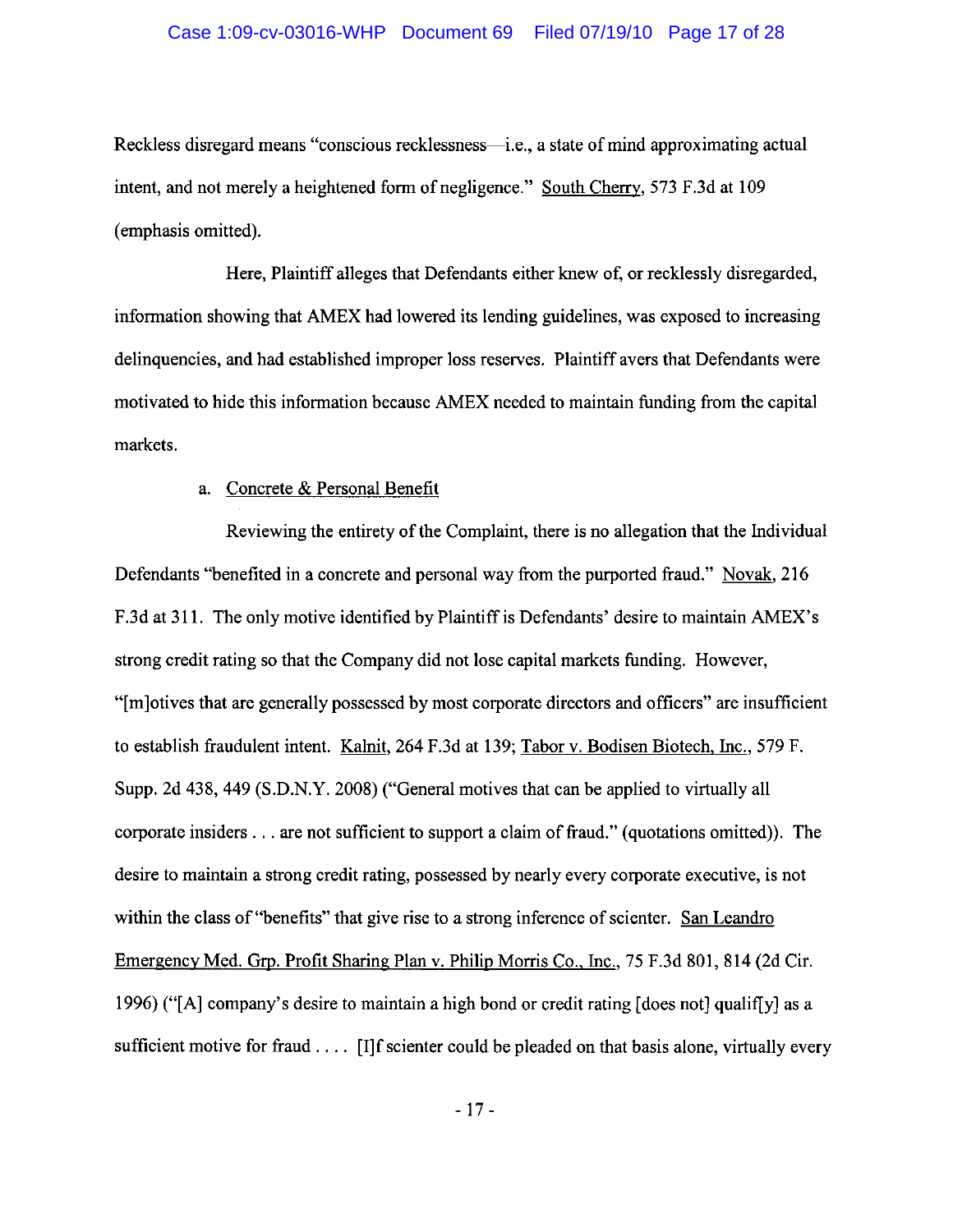company in the United States that experiences a downturn in stock price could be forced to defend securities fraud actions."); In re PXRE Grp., LTD, Sec. Litig., 600 F. Supp. 2d 510, 532 (S.D.N.Y. 2009) ("The alleged motivation of a corporation to raise money to prevent the negative ramifications of a resultant drop of a credit rating or a stock price . . . is far too generalized . . . to allege the proper 'concrete and personal' benefit required by the Second Circuit.").

### b. Reckless Disregard for the Truth

Plaintiff has also failed to allege specific facts establishing that Defendants knew their public statements were inaccurate or failed to check information they had a duty to monitor. South Cherry, 573 F.3d at 110. To establish reckless disregard, Plaintiff must "specifically identify the reports or statements" that contradict the Individual Defendants' alleged misrepresentations. Teamsters, 531 F.3d at 196 (citing Novak, 216 F.3d at 309); In re Hardinge, Inc. Sec. Litig., --- F. Supp. 2d ----, 2010 WL 447397, at \*18 (W.D.N.Y. Feb. 2, 2010) ("Where plaintiffs contend defendants had access to contrary facts, they must specifically identify the reports or statements containing this information to indicate how it was inconsistent with the statements made."). A complaint's "general allegations that, by virtue of their senior positions... ., the Individual Defendants necessarily had access to nonpublic information, are insufficient to show recklessness." In re Gildan Activewear, Inc. Sec. Litig., 636 F. Supp. 2d 261, 273 (S.D.N.Y. 2009). Moreover, "[c]orporate officials need not be clairy ovant; they are only responsible for revealing those material facts reasonably available to them." Novak, 216 F.3d at 309; In re Gildan, 636 F. Supp. 2d at 273.

Plaintiff's allegations of reckless disregard are a gossamer patchwork of general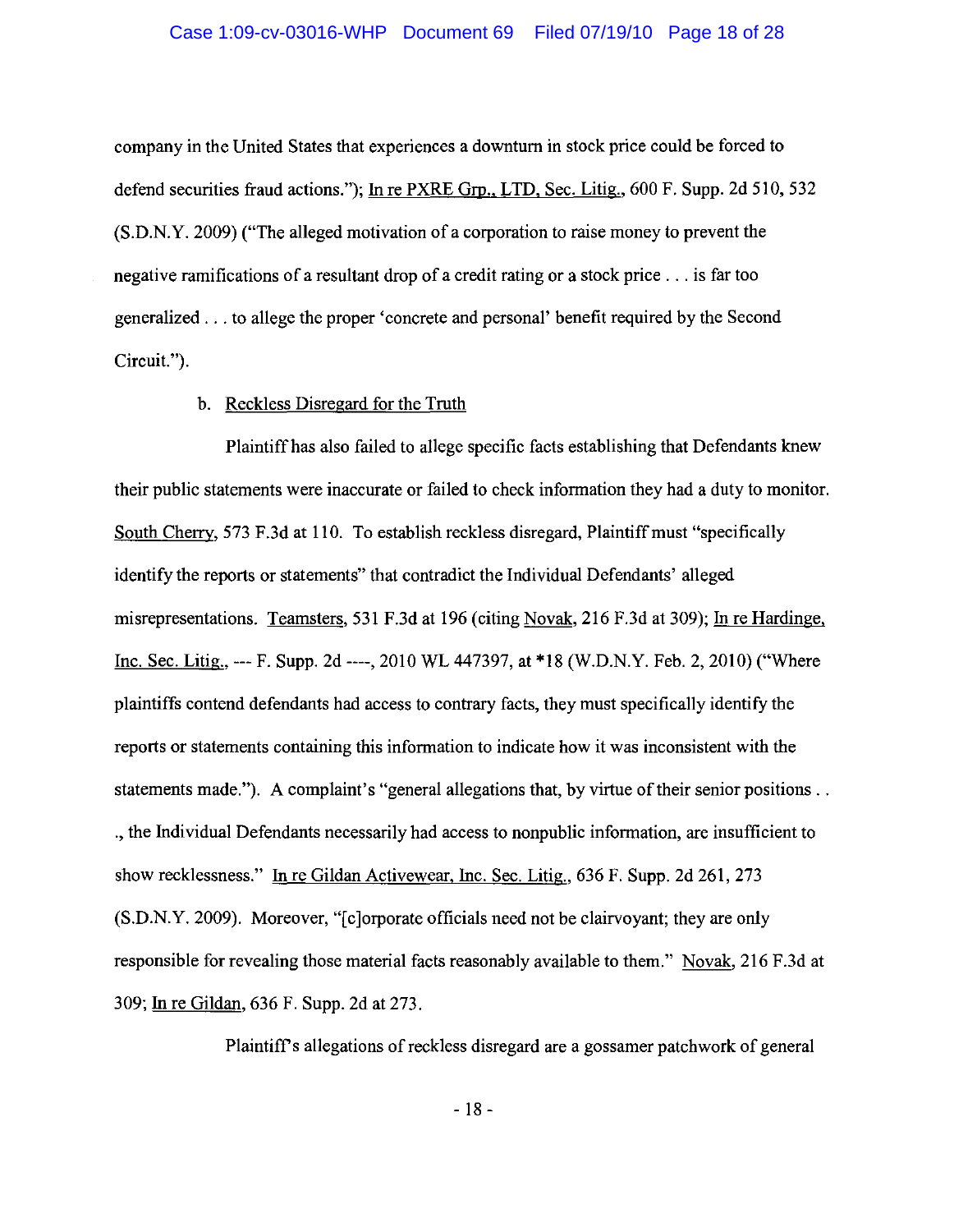## Case 1:09-cv-03016-WHP Document 69 Filed 07/19/10 Page 19 of 28

statements from the CWs and inferences from reports published after the allegedly false and misleading statements were made. With the exception of CW12, none of the CWs identify a report demonstrating that the Individual Defendants were aware of a less restrictive lending policy or specific adverse credit data contradicting their public statements. See Teamsters, 531 F.3d at 196 (noting plaintiff's failure to "specifically identif[y] any reports or statements that would have come to light in a reasonable investigation and that would have demonstrated the falsity of the allegedly misleading statements"); Plumbers & Steamfitters Local 773 Pension Fund v. Canadian Imperial Bank of Commerce, 694 F. Supp. 2d 287, 299 (S.D.N.Y. 2010) ("Plaintiffs should, but do not, provide specific instances in which Defendants received information that was contrary to their public declarations."). $<sup>2</sup>$ </sup>

Instead, the CWs offer "observertions" that AMEX issued credit to high risk individuals, "belieffs]" that some customers had trouble paying their bills, or conclusory statements that AMEX had "lowered its lending criteria." These anecdotes and conclusory statements of belief cannot form the basis for a finding of reckless disregard. See Kalnit, 264 F.3d at 142 (a plaintiff's claim cannot be based on "speculation and conclusory allegations"); In re IAC/InterActiveCorp Sec. Litig., 695 F. Supp. 2d 109, 115 (S.D.N.Y. 2010) (courts do "not credit mere conclusory statements or threadbare recitals of the elements of a cause of action"); see also Novak, 216 F.3d at 306 ("[I]t is well-established that a securities fraud complaint must also plead certain facts with particularity in order to state a claim." (emphasis added)).

In addition, many of the CWs were employed in rank-and-file positions or by

 $\boldsymbol{z}$ Plaintiff's reliance on In re Ambac Fin. Grp., Inc. Sec. Litig., 693 F. Supp. 2d 241 (S.D.N.Y. 2010) and Inst. Investors Grp. v. Avava, Inc., 564 F.3d 242 (3d Cir. 2009) is misplaced. The plaintiffs in those cases identified reports with far more specificity than Plaintiff has here.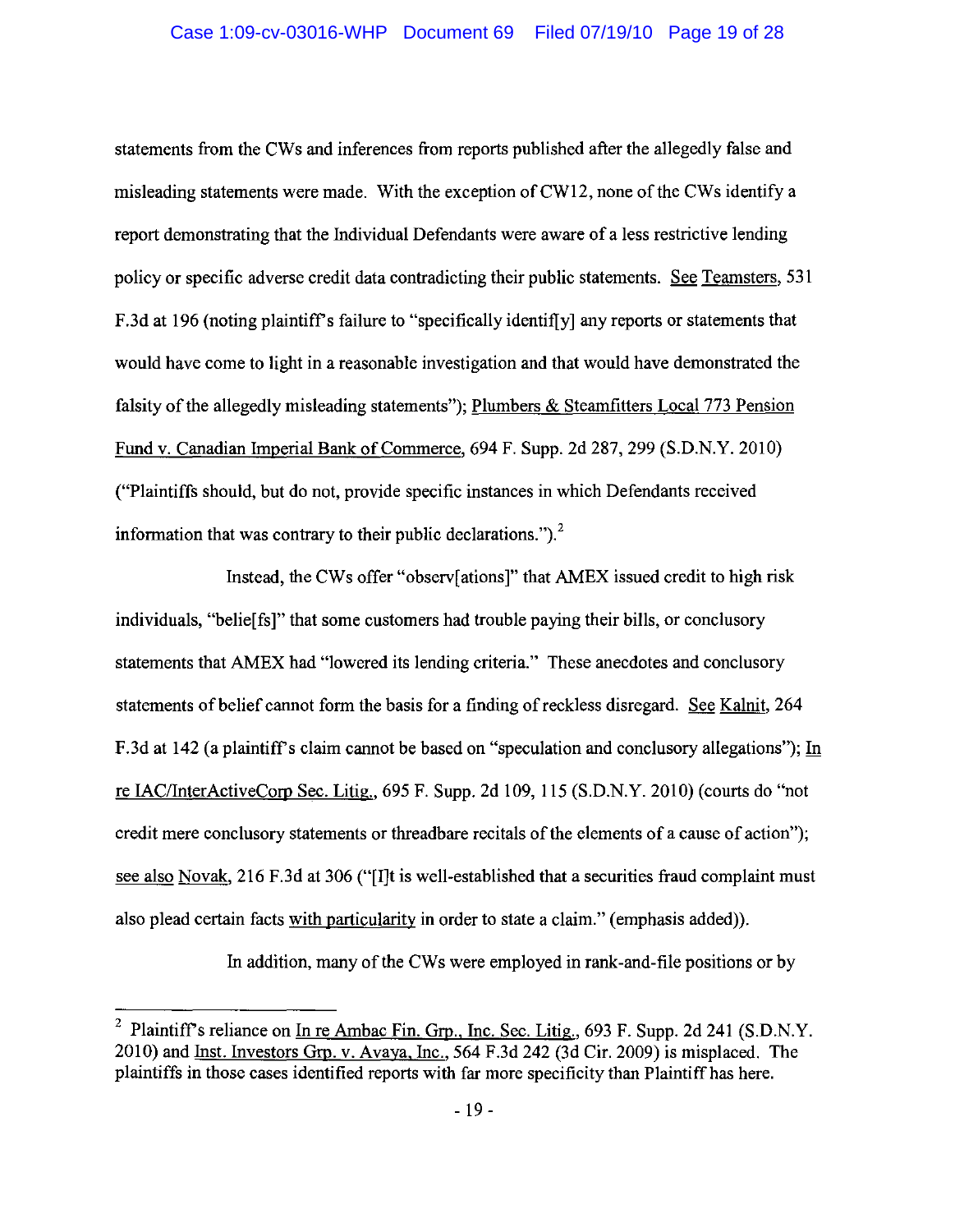#### Case 1:09-cv-03016-WHP Document 69 Filed 07/19/10 Page 20 of 28

outside contractors. With one exception, these low-level employees had no contact with the Individual Defendants. See Campo v. Sears Holdings Corp., 635 F. Supp. 2d 323, 335 (S.D.N.Y.) 2009) (discounting statements of confidential witnesses who had no contact with the individual defendants); Malin v. XL Capital Ltd., 499 F. Supp. 2d 117, 141 (D. Conn. 2007) ("None of the CWs present any evidence that they communicated any of the alleged problems . . . to any of the Individual Defendants . . . ."). Furthermore, most of these employees had no access to aggregated data regarding credit risk, and none averred that they received a directive from the Company to lower credit standards. See In re Elan Corp. Sec. Litig., 543 F. Supp. 2d 187, 220 (S.D.N.Y. 2008) ("Plaintiffs do not allege any facts indicating that [the confidential witness] was in a position to have knowledge regarding communications with [the Company's] senior management or the conclusions reached by . . . management upon receipt of this information.").

Four confidential witnesses—CW3, CW4, CW5, and CW12—were privy to certain adverse credit or lending data. Nevertheless, a close examination of their statements reveals the absence of any allegation that such data had been presented to management around the time of Defendants' allegedly misleading statements. For example, CW3 and CW5—senior executives in AMEX's consumer card division—simply state that they had access to real-time data, which was passed to Risk Management and used to drive underwriting decisions. Their allegations that "FICO scores . . . [were] a lagging metric," (Compl. 1 130), and that Chenault's statements touting FICO scores were "half-truths," (Compl. ¶ 115), fail to demonstrate, in even the most general terms, that adverse credit data was transmitted to the Individual Defendants. While CW4 described AMEX's complex risk management system and stated that AMEX had lowered its criteria for new cardholders, he offered only one example—AMEX's initiative to

 $-20-$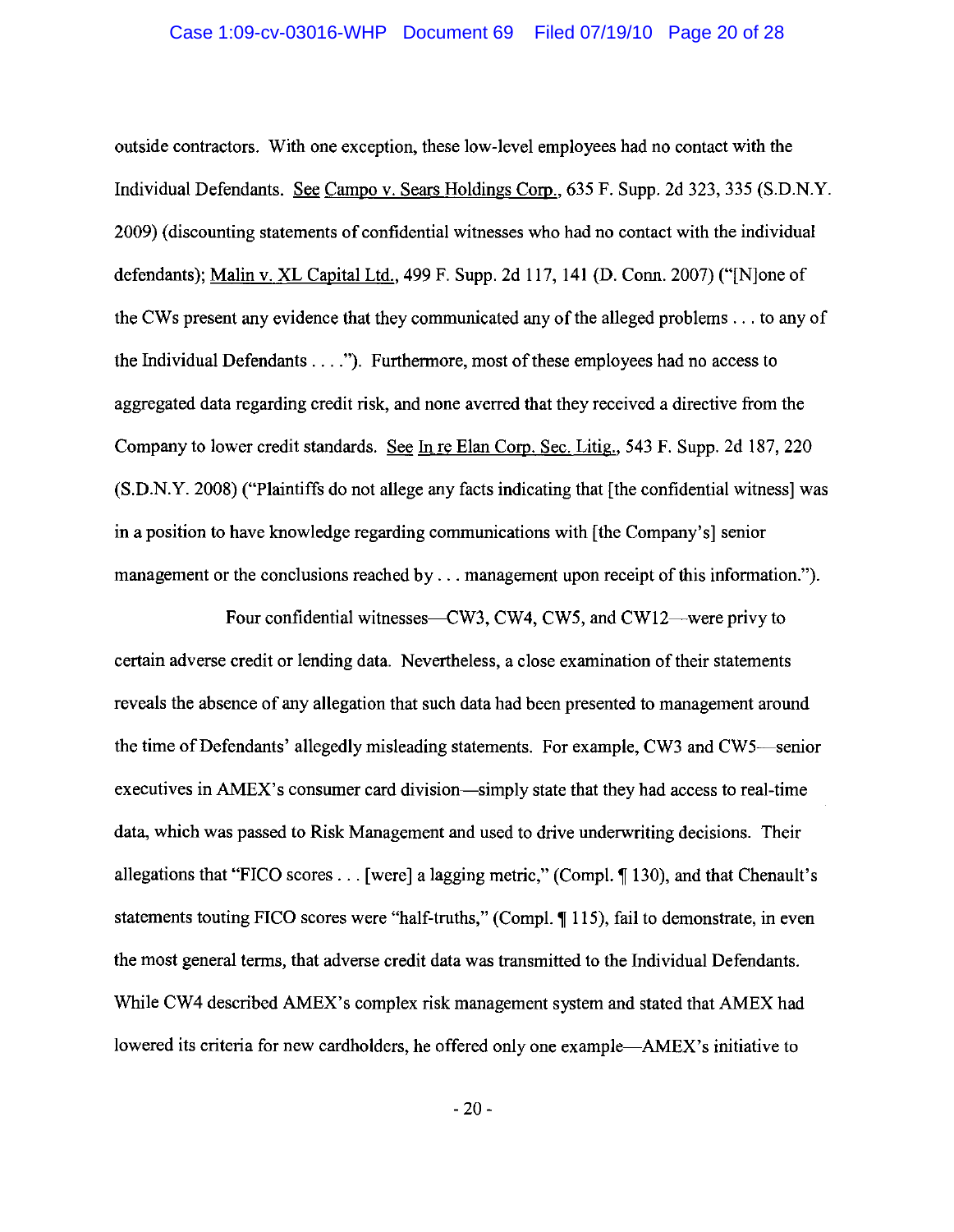#### Case 1:09-cv-03016-WHP Document 69 Filed 07/19/10 Page 21 of 28

offer cards to students despite indications that recent graduates were high risk customers. And he did not connect either of the Individual Defendants to that initiative.

Only CW12 had contact with the Individual Defendants. He prepared reports for senior executives, and noted that "what consumers were spending and what percentage of that spending AMEX could capture" was the "sort of measurement that the Board of Directors" reviewed." He also asserted that the head of AMEX's U.S. Card division reported data compiled by Risk Management to AMEX's Chief Financial Officer, and that higher delinquency rates due to small business loans "would have been reported to the Company's CFO" in monthly meetings. This is the most specific information on scienter pled in the Complaint; still, even these averments fail to raise a strong inference that the Individual Defendants had specific information contradicting their public statements.

Notably, these allegations do not establish what specific contradictory information the Individual Defendants received or when they received it. See In re Doral Fin. Corp. Sec. Litig., 563 F. Supp. 2d 461, 466 (S.D.N.Y. 2008) (finding a CW's statement that he attended meetings during which reports were circulated and questions were raised to be "so vague as to be" meaningless, because, inter alia, it contains no time frame within which the meetings occurred, ... and no information regarding how extensively or in what manner the reports were discussed."). Plaintiff identifies no specific report on 30-day delinquency rates or housing market information showing that the Individual Defendants were aware their public statements were contradicted by adverse credit data. See Teamsters, 531 F.3d at 196; Cornwell v. Credit Suisse Grp., 689 F. Supp. 2d 629, 637-38 (S.D.N.Y. 2010) (crediting reports identified by confidential witnesses where the contents, dates and recipients of those reports were described in

 $-21-$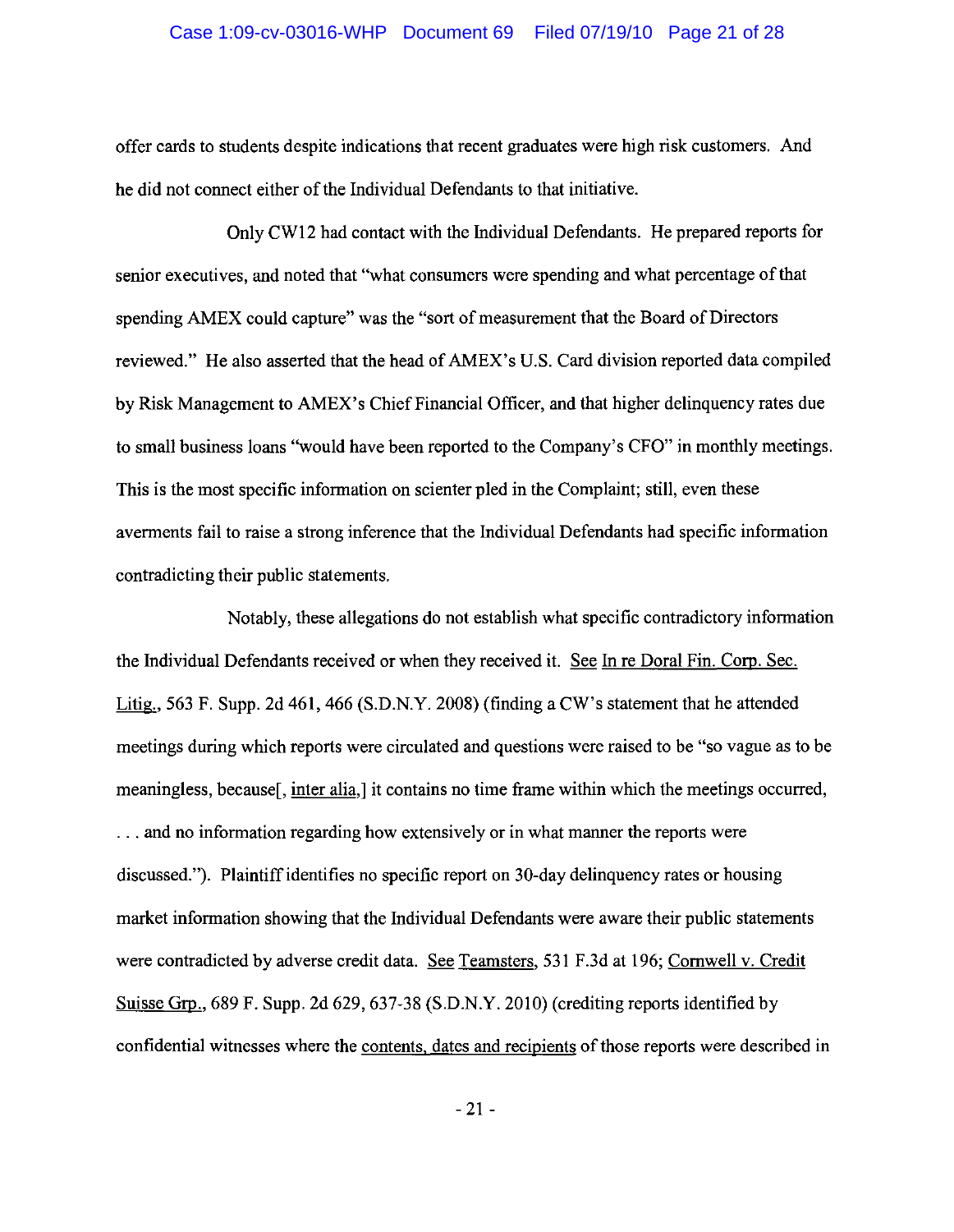detail); Xerion Partners I LLC v. Resurgence Asset Mgmt., LLC, 474 F. Supp. 2d 505,

517 (S.D.N.Y. 2007) (to survive a motion to dismiss, the plaint of must "specify the internal reports, who prepared them and when, how firm the numbers were or which company officers reviewed them" (quoting In re Scholastic Corp. Sec. Litig., 252 F.3d 63, 72 (2d Cir. 2001))); In re Dynex Capital, Inc. Sec. Litig., No. 05 Civ. 1897 (HB), 2009 WL 3380621, at \*4, \*14 (S.D.N.Y. Oct. 9, 2009) (finding scienter where defendants recklessly disregarded "Audit" Reports," "Monthly Collateral Reports," and "Basis Reports" that contained information such as "the number and dollar amount of mobile home loans by region, [and] loans' credit quality on [an] 'A' to 'C' scale," and showed that borrowers' "creditworthiness was not consistent with underwriting guidelines").

Moreover, CW12's assertions that certain information was the "sort of measurement" or "would have been" reviewed by the Individual Defendants are too speculative to give rise to a strong inference of scienter. See Kalnit, 264 F.3d at 142 (stating that a plaintiff's claim cannot be based on "speculation and conclusory allegations"). CW12's claim that Henry received "detailed" information fails for the same reason. A plaintiff cannot satisfy a legal requirement merely by intoning vague descriptions bereft of any particulars. Cf. Kalin v. Xanboo, Inc., No. 04 Civ. 5931 (RJS), 2009 WL 928279, at \*14 (S.D.N.Y. Mar. 30, 2009) ("[A] bald assertion that [a shareholder] demand was made 'with particularity' does not suffice to make it so."). Indeed, if "detailed" reports were circulated regularly among AMEX's senior management, CW12 should be able to identify the names and contents of these documents, or recount specific meetings at which the Individual Defendants actually received contradictory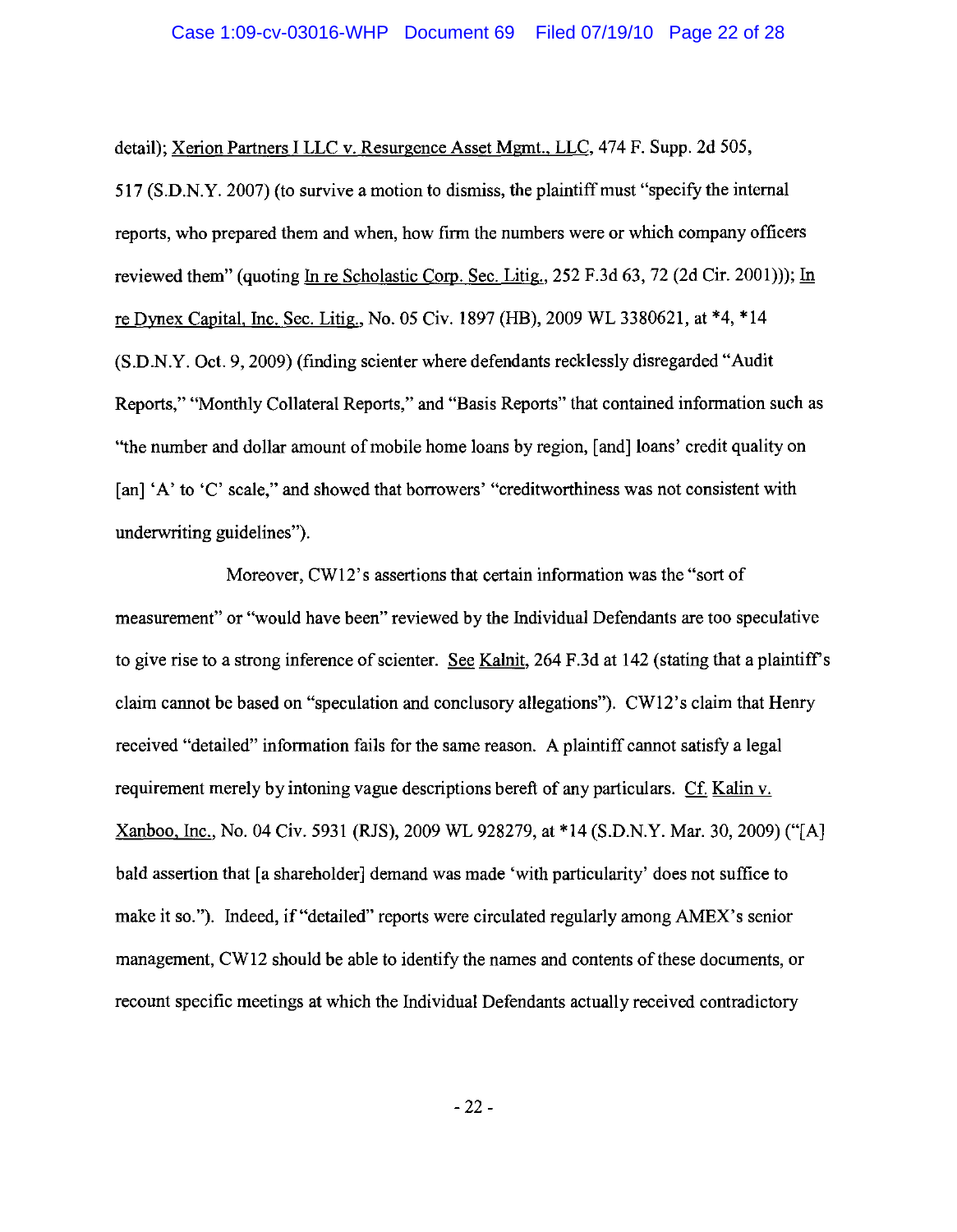#### Case 1:09-cv-03016-WHP Document 69 Filed 07/19/10 Page 23 of 28

information. Here again, bland assertions that they "would have received" such information offer nothing concrete and are not allegations of fact.

Plaintiff's reliance on Risk Management's reporting system is also insufficient to establish scienter. Although Risk Management compiled credit and performance data and reported its conclusions through the corporate hierarchy, the "existence of channels [of information] is not enough." Fadem v. Ford Motor Co., 352 F. Supp. 2d 501, 522 (S.D.N.Y. 2005). Nor is it sufficient to allege that Risk Management "came to conclusions." The complaint must provide specificity about these conclusions, including when they were made and how they were presented to the Individual Defendants. See Teamsters, 531 F.3d at 196 ("[Plaintiffs'] broad reference to raw data lacks even an allegation that these data had been collected into reports . . . . Accordingly, they have not raised an inference of scienter based on knowledge of or access to information demonstrating the inaccuracy of [defendant's] public statements."). The Complaint offers not even a glimpse of the "conclusions" made by Risk Management. See Fadem, 352 F. Supp. 2d at 522 ("There is no evidence of what information was actually passed through these channels."). To the extent the Complaint's allegations rest on the assumption that the Individual Defendants received information because of their corporate positions, they are deficient. See In re Sotheby's Holding, Inc., No. 00 Civ. 1041 (DLC), 2000 WL 1234601, at \*7 (S.D.N.Y. Aug. 31, 2000) ("It is well established that boilerplate allegations that defendants knew or should have known of fraudulent conduct based solely on their board membership or executive positions are insufficient to plead scienter.").

Plaintiff also points to an AMEX chart from 2008 to substantiate its allegation that the Company lowered underwriting guidelines. That chart reveals higher write-offs for

 $-23-$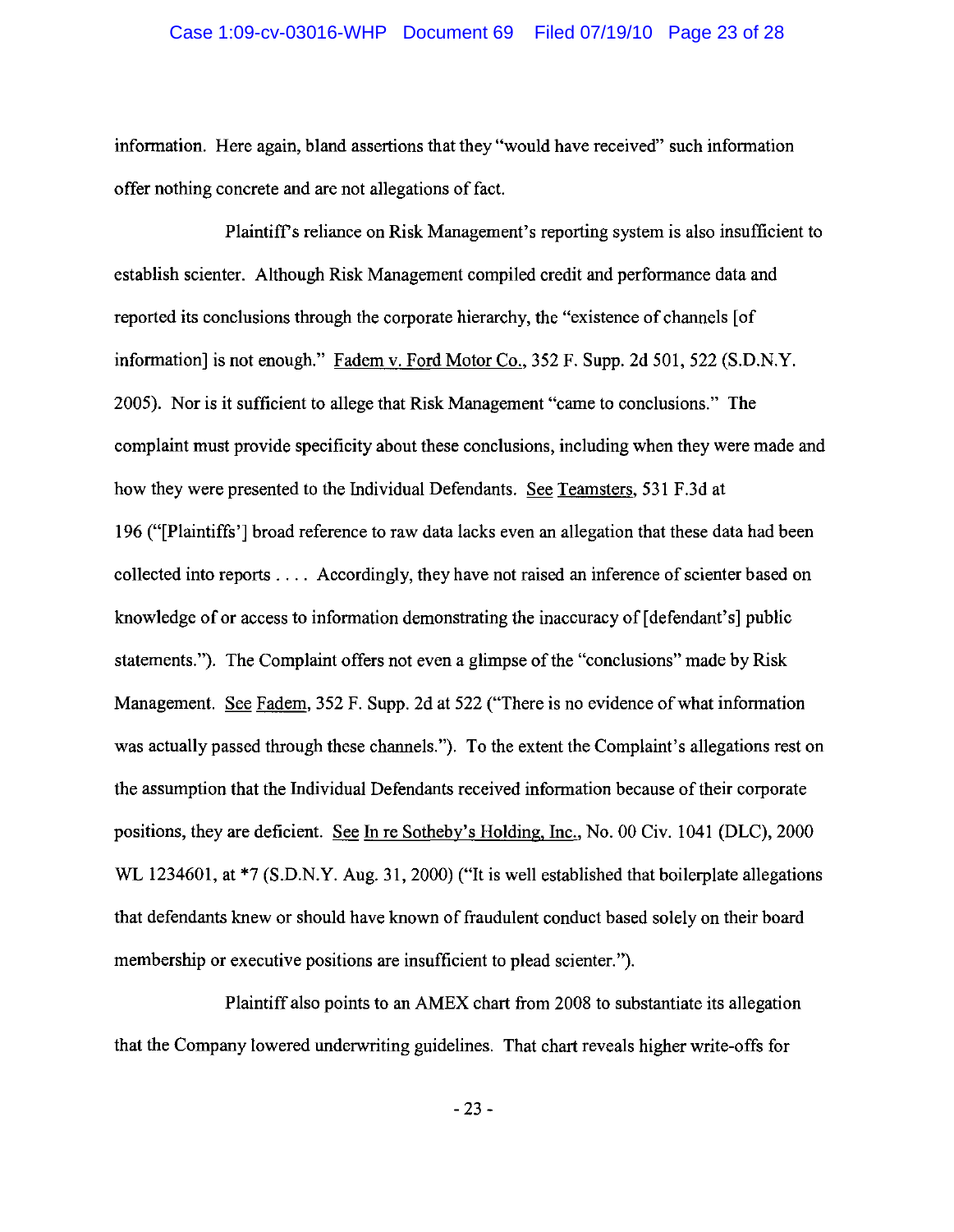cards issued in 2006 and 2007. According to Plaintiff, the rise in write-offs occurred "as early as 13 months after the cards were issued." (Pls.' Opp'n Br. at 9.) But that, in turn, suggests that any spike in write-offs for 2007 accounts would not have been evident until 2008. If the Individual Defendants were unaware of a spike in write-offs for recently issued cards until sometime in 2008, then common sense cautions against the inference that the Individual Defendants acted with knowledge or reckless disregard. See Igbal, 129 S. Ct. at 1950 ("Determining whether a complaint states a plausible claim for relief  $\dots$  requires the reviewing court to draw on . . . common sense."). This conclusion is buttressed by Plaintiff's assertion that the "principal statements alleged to be false and misleading . . . are the oral representations made in the second half of 2007 by Chenault and Henry  $\dots$ ." As for the spike in write-offs for 2006 cards, Plaintiff makes no showing that the Individuals Defendants were aware of a specific report containing this information. Moreover, Plaintiff's highest ranking confidential witness— CW12—undermines these allegations by asserting that until 2008 AMEX had "shown better" figures than that of its peers for delinguencies and write-offs." Accordingly, this Court declines to find that these statistics contribute to a strong inference of scienter.

Plaintiff's reliance on a December 11, 2008 Deutsche Bank report is also unavailing. The Complaint alludes to the report's finding that AMEX ramped up its subprime lending, which "dramatically increased default rates in accounts acquired by AMEX in 2005, 2006, and 2007." But the Complaint fails to allege that the Individual Defendants were aware of the report's contents at the time they made their alleged false statements.

With respect to Plaintiff's allegation that Henry misled analysts about AMEX's loss reserves, the Complaint alleges no facts suggesting that he held the "mental state embracing

 $-24-$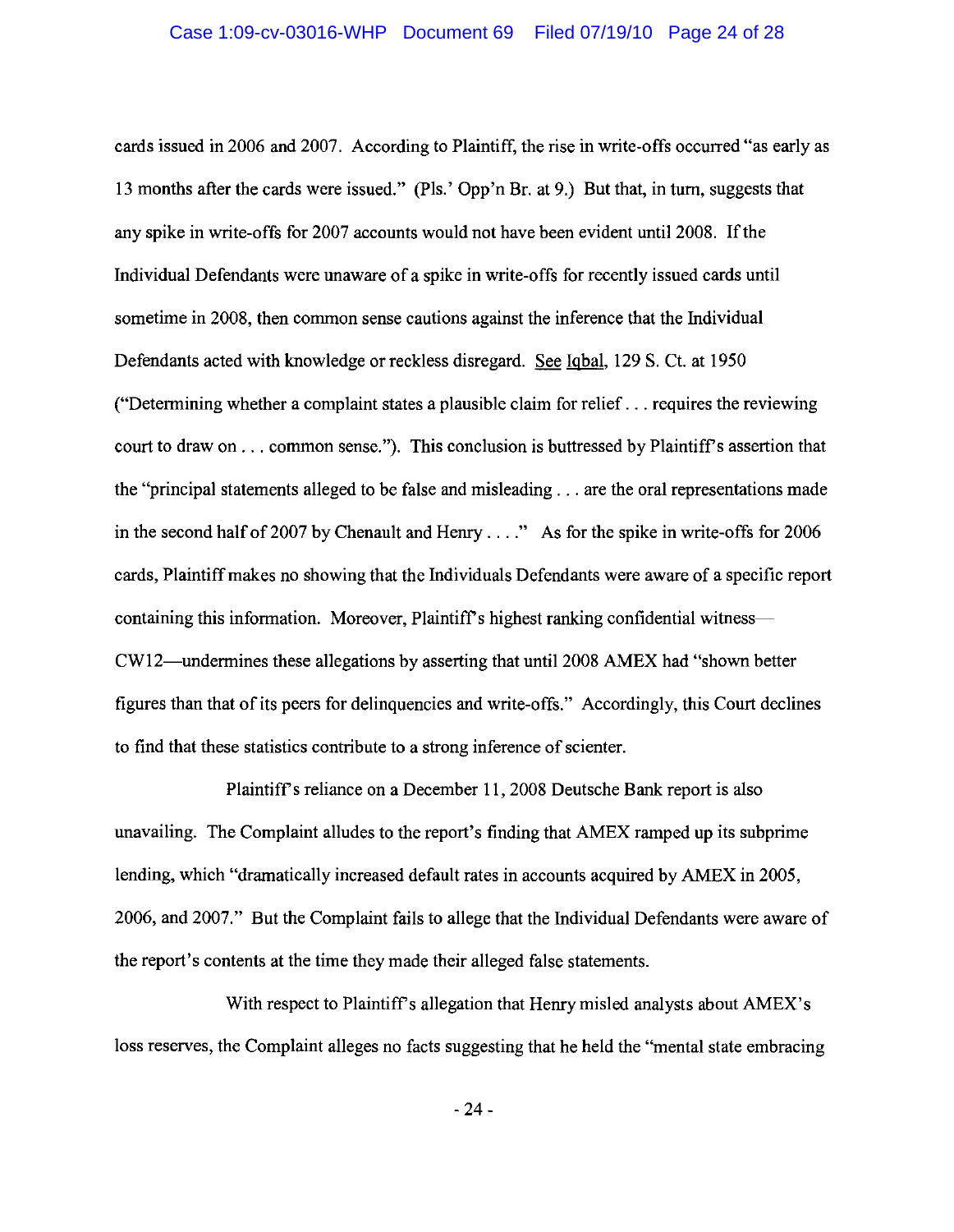### Case 1:09-cv-03016-WHP Document 69 Filed 07/19/10 Page 25 of 28

the intent to deceive, manipulate, or defraud." Tellabs, 551 U.S. at 319; see Fort Worth Emp'rs Ret. Fund v. Biovail Corp., 615 F. Supp. 2d 218, 226 (S.D.N.Y. 2009) ("The mere allegation that Defendants failed to disclose a risk does not in and of itself constitute strong evidence that they did so with scienter."). AMEX disclosed the method by which it calculated loss reserves in its public filings. Plaintiff fails to allege that Henry was aware of specific adverse credit data showing that loss reserves were too low. To the extent Plaintiff relies on the fact that the loss reserves proved inadequate, such allegations must be rejected as "a classic example of fraud by hindsight." Fort Worth, 615 F. Supp. 2d at 226 (quotations omitted); In re Gildan, 636 F. Supp. 2d at 273 ("[T]he Second Circuit has 'refused to allow plaintiffs to proceed with allegations of fraud by hindsight."" (quoting Novak, 216 F.3d at 309)).

## c. Competing Inferences

Under Tellabs, Plaintiff's inferences of scienter must be "cogent" and more compelling than other explanations for Defendants' conduct. 551 U.S. at 314.

The Complaint's allegations, taken collectively, reveal a company attempting to increase its share of the credit card market during significant financial turmoil. That AMEX's losses were higher than those of its competitors does not alone support the inference that Defendants acted with intent or reckless disregard. See In re PXRE, 600 F. Supp. 2d at 545 ("I]t is well established that the size of the fraud alone does not create an inference of scienter." (quotations omitted)). The more compelling inference is that Defendants' aggressive growth strategy was sideswiped by the collapse of the credit markets. See Tellabs, 551 U.S. at 314 (plaintiff's inference must be "more than merely plausible or reasonable"). While Plaintiff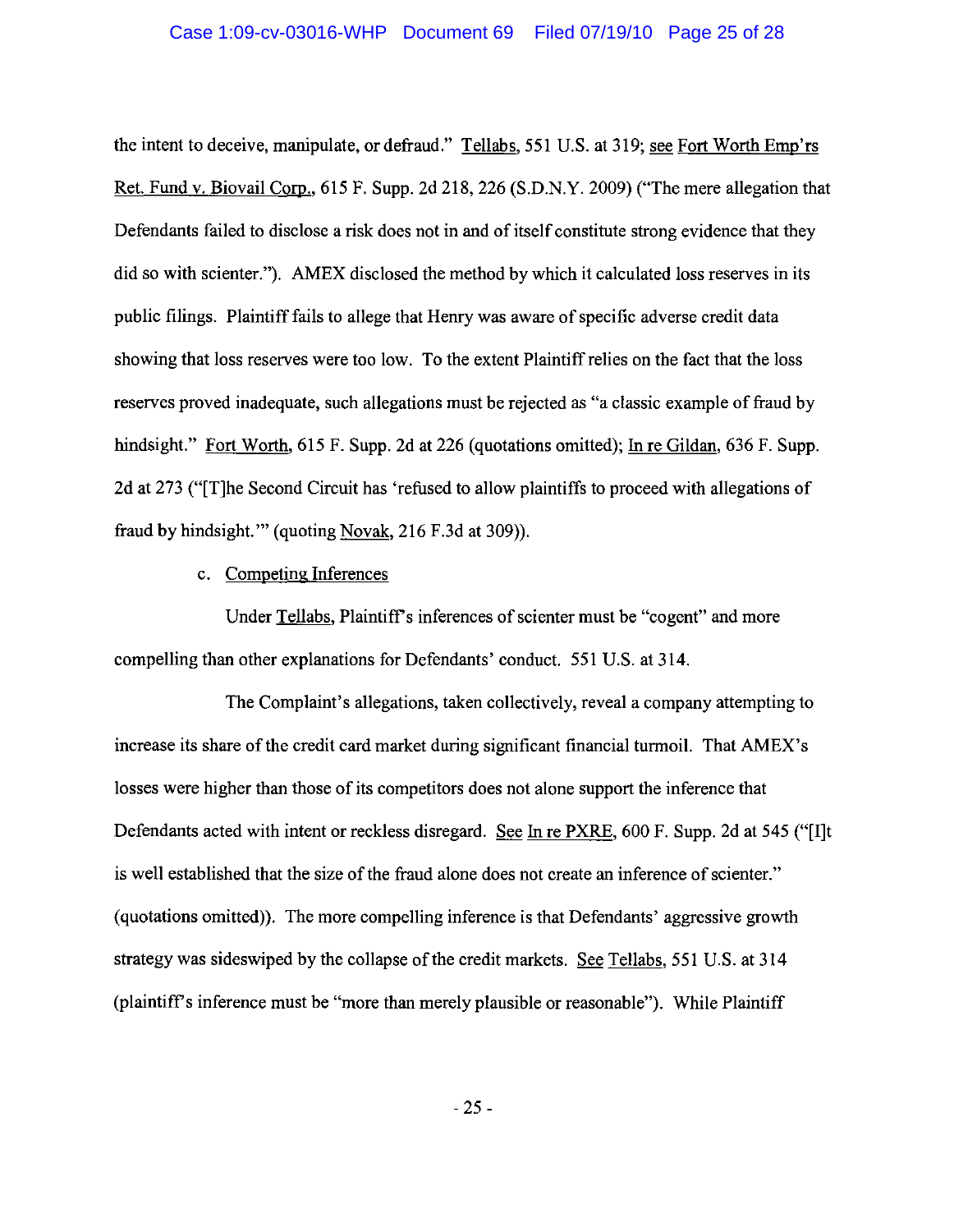### Case 1:09-cv-03016-WHP Document 69 Filed 07/19/10 Page 26 of 28

musters twelve confidential witnesses, not one of them can identify a single specific report containing adverse credit data or relaxed underwriting guidelines.

Although it is conceivable that AMEX sought to conceal mounting losses, in the midst of a credit meltdown, this is not a cogent and compelling explanation. AMEX pursued its expansionary strategy at the wrong time. That a business plan turned out to be ill-timed and, in hindsight, ill-advised does not transmogrify it into a securities fraud.

Because Plaintiff has failed to plead facts establishing scienter, this Court does not address the parties' remaining arguments.

#### Ш. Section 20(a) Claim

To allege a prima facie case of liability under  $\S 20(a)$ , a plaintiff must first plead a primary violation by a control person. In re PXRE, 600 F. Supp. 2d at 548 (citing Boguslavsky v. Kaplan, 159 F.3d 715, 720 (2d Cir. 1998)). This Court has determined that Plaintiff has not adequately pled a primary violation under § 10(b) and Rule 10b-5. Accordingly, Defendants' motion to dismiss the  $\S 20(a)$  claim is granted.

#### IV. Leave to Amend

In the final footnote of its opposition, Plaintiff requests leave to amend the Complaint if it is deficient in any respect. Under Fed. R. Civ. P. 15(a), a "court should freely give leave when justice so requires." "However, in determining whether leave to amend should be granted, the district court [may] consider . . . the apparent 'futility of amendment.'" Grace v. Rosenstock, 228 F.3d 40, 53 (2d Cir. 2000) (quoting Foman v. Davis, 371 U.S. 178, 182 (1962)).

 $-26-$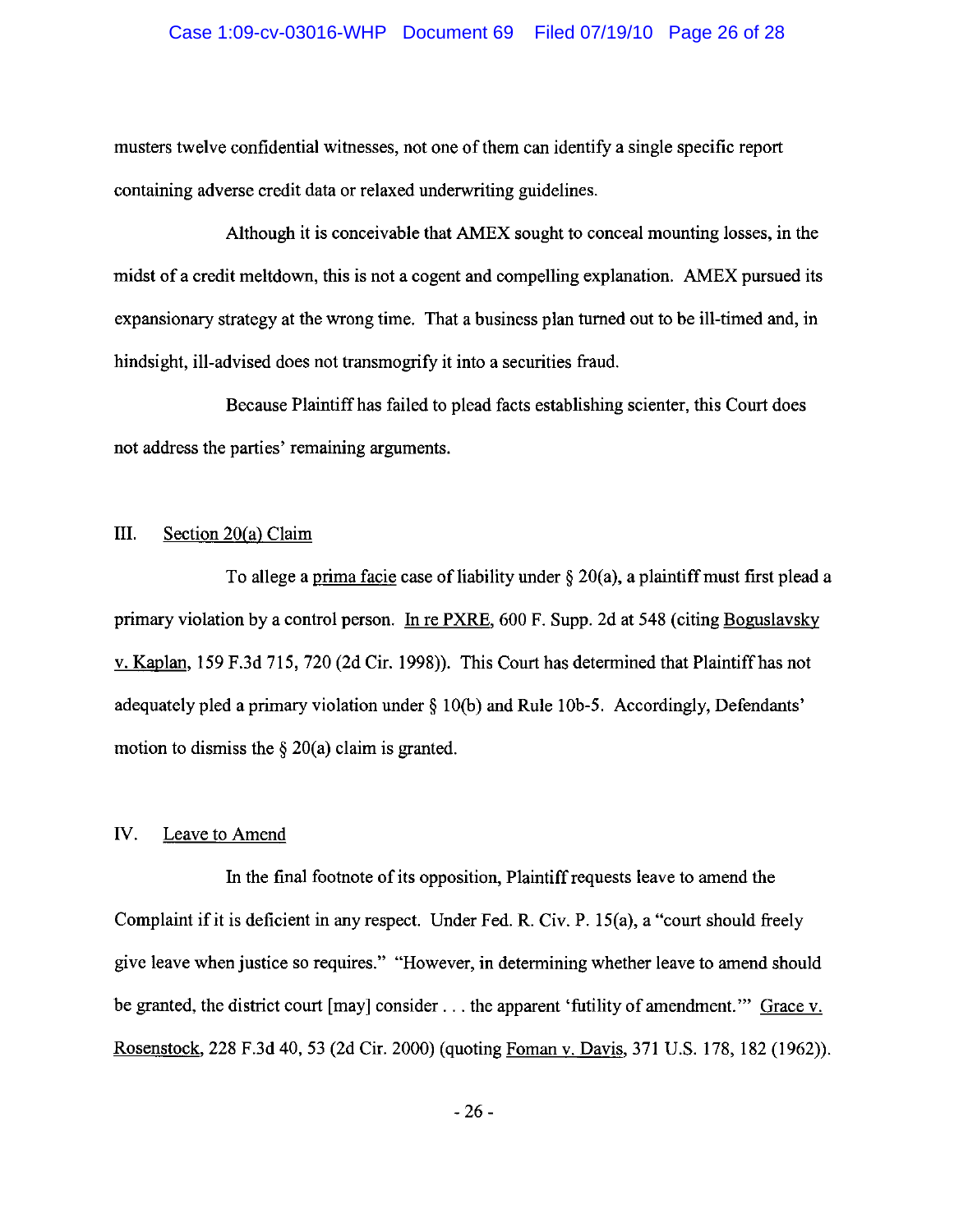Any request for leave to file an amended consolidated class action complaint should conform to this Court's Individual Practices and be made by August 23, 2010.

# **CONCLUSION**

For the foregoing reasons, Defendants' motion to dismiss is granted and the Consolidated Class Action Complaint is dismissed. The Clerk of the Court is directed to terminate all pending motions and mark this case as closed.

Dated: July 19, 2010 New York, New York

SO ORDERED:

WILLIAM H. PAULEY III U.S.D.J.